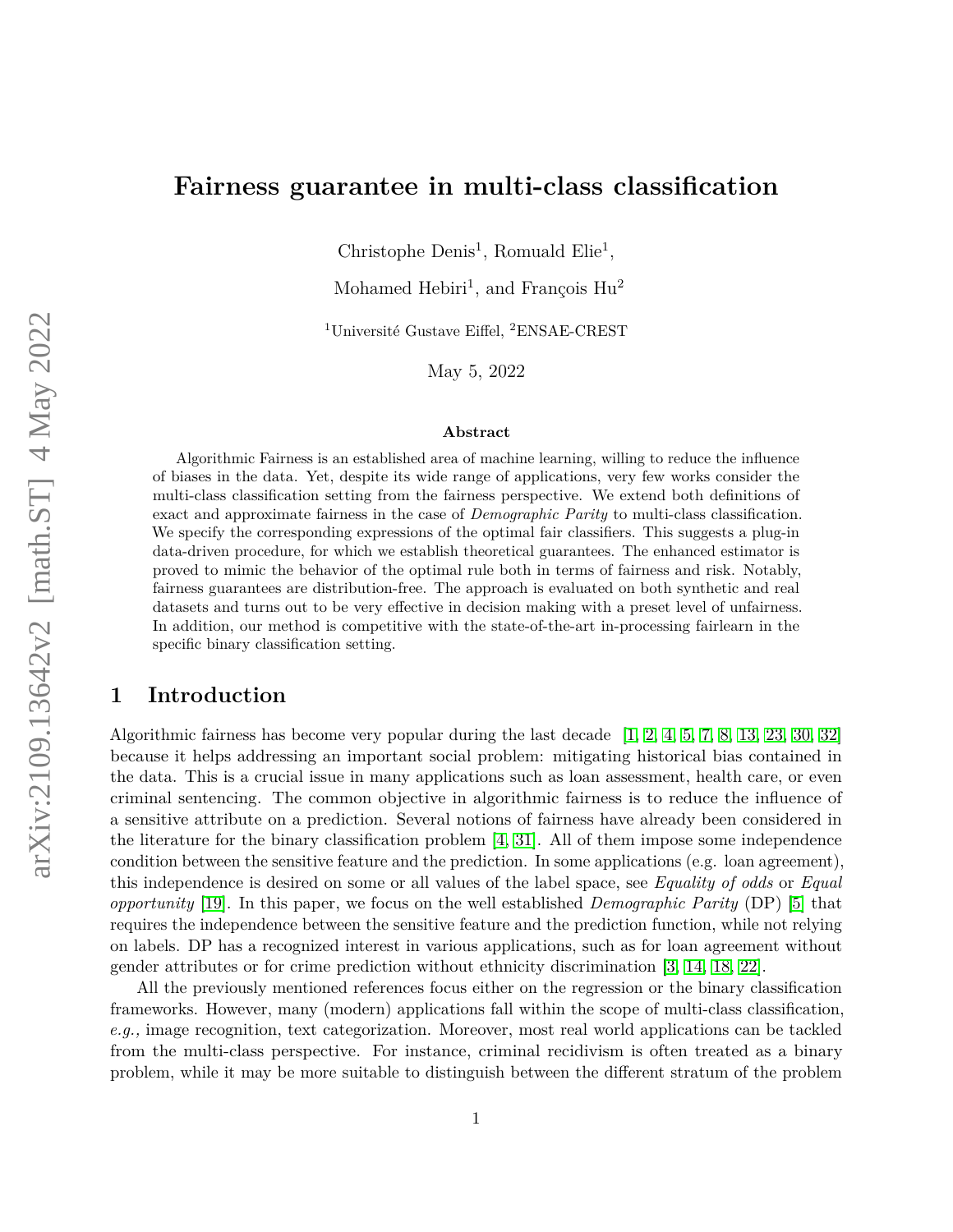and provide thinner description of the criminal behavior. However, extension of previous works to the multi-class setting is tricky, in particular since the adequate notion of fairness in this framework is not clearly defined and should be handled with caution.

Up to our knowledge, imposing fairness constraint in the multi-class problem has only been briefly discussed in [\[29\]](#page-15-7), while focusing on Support Vector Machine (SVM) fair prediction. However, their fairness approach relies on properly selecting a subset of the data that is unbiased from the fairness perspective, and hereby differs significantly from the one presented here. We aim at enforcing fairness using the dataset as a whole! Besides, from a high-level perspective, the procedure described in [\[29\]](#page-15-7) chooses to impose fairness on each component of the score function. It is clear that such methodology can be generalized to any convex empirical risk minimization (ERM) problem such as SVM or quadratic risk. However, since the decision rule in the multi-class setting relies on the maximizer over scores, we do not adopt this quite unnatural approach and rather directly impose fairness on the maximizer itself. Our main contributions are the following:

- We extend DP notion of exact and approximate fairness to the multi-class classification problem;
- We give optimal solutions for the multi-class classifier problem under exact or approximate DP constraints;
- We build a data-driven procedure that mimics the performance of the optimal rule both in terms of risk and fairness. Notably, our fairness guarantees are *distribution-free*;
- The robustness of our approach is illustrated on synthetic datasets with various bias levels, as well as on several real datasets. It proves to be very effective for decision making with a preset level of unfairness.

**Related works.** There are mainly three ways to build fair prediction: i) *pre-processing* methods mitigate bias in the data before applying classical Machine Learning algorithms; ii) *in-processing* methods reduce bias during training; iii) *pro-processing* methods enforce fairness after fitting. The present work falls within the last category. In a related study, [\[8\]](#page-14-5) exhibit fair binary classifiers under *Equal Opportunity* constraints. In contrast, we focus on the multi-class setting, while imposing *DP* constraints.

Another line of works considers algorithmic fairness from an optimal transport perspective [\[7,](#page-14-4) [10,](#page-14-9) [16,](#page-14-10) [17\]](#page-15-8). A fair prediction is built upon Wasserstein barycenters of conditional distributions with respect to the sensitive feature. Such argumentation extends with little effort to a multi-class setting, even though the proper fairness definition in this context remains a question to investigate. This approach provides a fair classifier based on empirical risk minimization (ERM) with fairness constraints on each underlying score. However, fairness constraints on scores do not properly translate to fairness at the level of the classifier in the multi-class setting. Hence, we opt in the present work to enforce fairness directly at the level of the classifier.

Up to our knowledge, only few works study fairness in the multi-class setting. As previously detailed, [\[29\]](#page-15-7) enforces fairness by sub-sample selection and is in-processing. In contrast, we keep the whole sample and enforce fairness in a post-processing manner. The multi-class framework is also considered in [\[27\]](#page-15-9). However, the authors do not provide an explicit formulation of the optimal fair rule. Furthermore, their theoretical fairness guarantee is not distribution free. Finally, they only consider numerical experiments for binary classification. Our method definitely provides valuable benefits on all these aspects.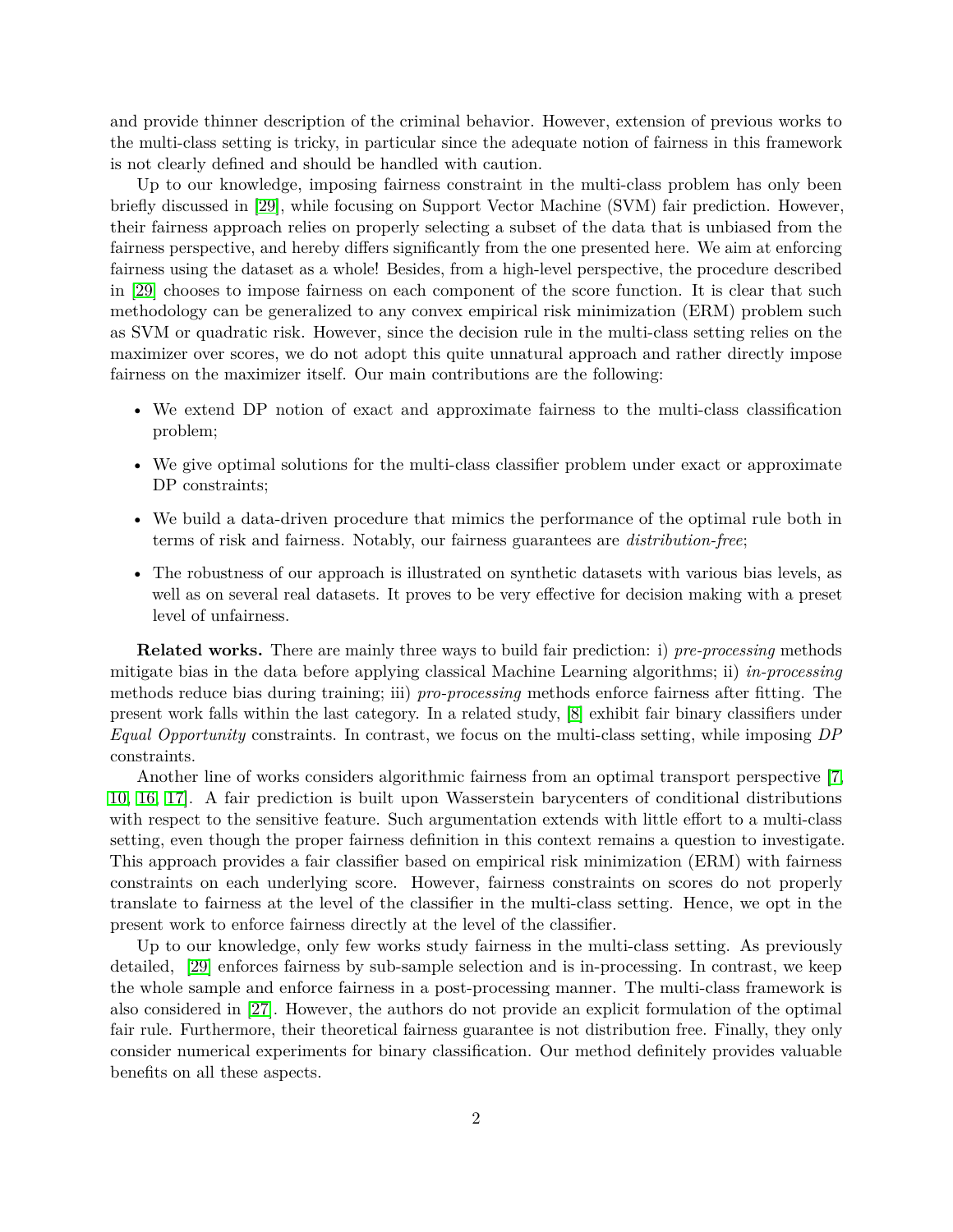**Outline of the paper.** In the context of *exact* fairness, Section [2](#page-2-0) defines DP fairness in the multi-class setting and explicit expression of the optimal fair classifier are provided. The corresponding data-driven procedure together with its statistical guarantees on risk and fairness are presented in Section [3.](#page-4-0) Section [4](#page-6-0) extends the previous study to the case of *approximate fairness*. Section [5](#page-8-0) details the algorithm implementation in the general approximate fairness setting, while numerical experiments are provided in Section [6.](#page-9-0)

### <span id="page-2-0"></span>**2 Exact fairness in multi-class classification**

This section focuses on exact fairness in multi-class classification. In particular, the optimal classifier for multi-class classification with *exact* DP constraint is established.

Let  $(X, S, Y)$  be a random tuple with distribution  $\mathbb{P}$ , where  $X \in \mathcal{X}$  a subset of  $\mathbb{R}^d$ ,  $S \in \mathcal{S} :=$  ${-1, 1}$ , and  $Y \in [K] := {1, \ldots, K}$  with *K* being a fixed number of classes. The distribution of the sensitive feature *S* is denoted by  $(\pi_s)_{s \in \mathcal{S}}$ , and we assume that  $\min_{s \in \mathcal{S}} \pi_s > 0$ . A classification rule g is a function mapping  $\mathcal{X} \times \{-1,1\}$  onto [K], whose performance is evaluated through the misclassification risk

$$
\mathcal{R}(g) := \mathbb{P}\left(g(X, S) \neq Y\right) .
$$

For  $k \in [K]$ , we denote  $p_k(X, S) := \mathbb{P}(Y = k | X, S)$ . Recall that a Bayes classifier minimizing the misclassification risk  $\mathcal{R}(\cdot)$  over the set G of all classifiers is given by

$$
g^*(x, s) \in \arg\max_k p_k(x, s) , \quad \text{for all } (x, s) \in \mathcal{X} \times \mathcal{S} .
$$

#### **2.1 Multi-class classification with demographic parity**

We consider here DP constraint [\[5\]](#page-14-3), that requires independence of the prediction function from the sensitive feature *S*. Let first extend this notion to multi-class classification in the case of hard (exact fairness) constraints

<span id="page-2-1"></span>**Definition 2.1** (Exact Demographic Parity). *A classifier*  $g \in \mathcal{G}$  *is* exactly *fair (denoted*  $g \in \mathcal{G}_{\text{fair}}$ ) *with respect to the distribution*  $\mathbb P$  *on*  $\mathcal X \times \mathcal S \times [K]$  *if, for each*  $k \in [K]$ *,* 

$$
\mathbb{P}(g(X, S) = k|S = 1) = \mathbb{P}(g(X, S) = k|S = -1) .
$$

This definition naturally extends the DP constraint considered in binary classification [\[2,](#page-14-1) [7,](#page-14-4) [16,](#page-14-10) [21,](#page-15-10) [25\]](#page-15-11). When fairness comes into play, two important aspects of a classifier need to be assessed: the misclassification risk  $\mathcal{R}(\cdot)$  and the unfairness, quantified as follows.

<span id="page-2-2"></span>**Definition 2.2** (Unfairness measure). The unfairness of a classifier  $q \in \mathcal{G}$  is quantified by

$$
\mathcal{U}(g) := \max_{k \in [K]} |\mathbb{P}(g(X, S) = k | S = 1) - \mathbb{P}(g(X, S) = k | S = -1)|.
$$

*Naturally, taking into account the definition above, a classifier g is exactly fair if and only if*  $U(g) = 0$ *.* 

Alternative measures of unfairness could be considered. The maximum can for instance be replaced by a summation over *k*. While both measures have their advantages, picking the maximum simplifies fairness evaluation in empirical studies.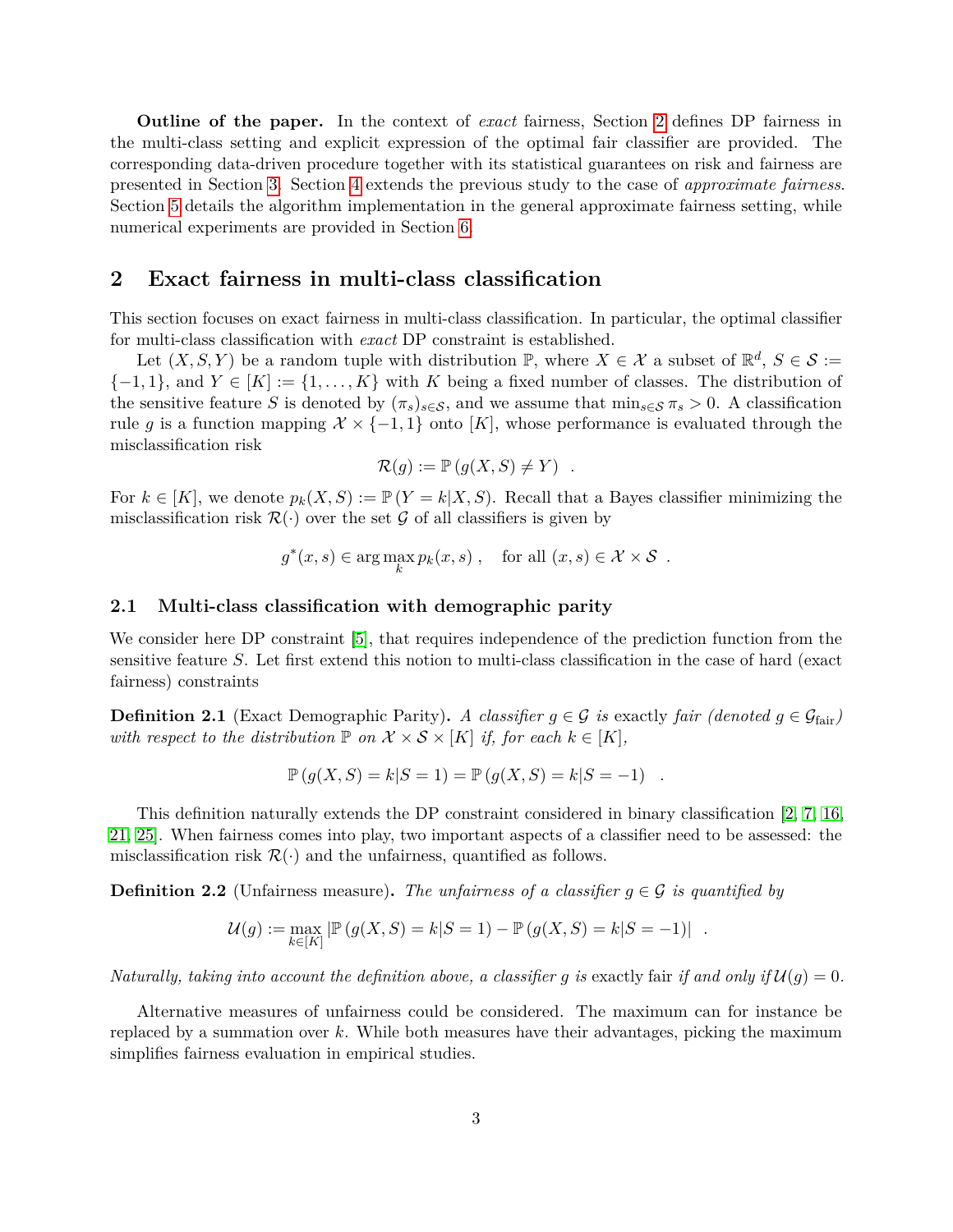#### **2.2 Optimal exactly fair classifier**

This section provides an explicit formulation of the optimal fair classifiers *w.r.t.* the misclassification risk under DP constraint. An optimal exactly fair classifier  $g^*_{\text{fair}}$  solves

$$
\min_{g \in \mathcal{G}_{\text{fair}}} \mathcal{R}(g) \enspace .
$$

Obtaining an optimal fair classifier requires to properly balance the misclassification risk together with the fairness criterion. For this purpose, let consider the Lagrangian of the above problem and introduce for  $\lambda = (\lambda_1, \ldots, \lambda_K) \in \mathcal{R}^K$ ,

$$
\mathcal{R}_{\lambda}(g) := \mathcal{R}(g) + \sum_{k=1}^{K} \lambda_k \left[ \mathbb{P}\left(g(X, S) = k | S = 1\right) - \mathbb{P}\left(g(X, S) = k | S = -1\right) \right]. \tag{1}
$$

We call this measure *fair-risk* and detail below how minimizing this risk for a properly chosen *λ* gives the fair classifier  $g_{\text{fair}}^*$ . We require besides the following technical condition.

<span id="page-3-0"></span>**Assumption 2.3** (Continuity assumption). The mapping  $t \mapsto \mathbb{P}(p_k(X, S) - p_j(X, S) \le t | S = s)$  is *assumed continuous, for any*  $k, j \in [K]$  *and*  $s \in S$ .

Assumption [2.3](#page-3-0) implies that the distribution of the differences  $p_k(X, S) - p_j(X, S)$  has no atoms. It is required to derive a closed expression of  $g_{\text{fair}}^*$ . Although it may sound unusual, it simplifies to the continuity of  $t \mapsto \mathbb{P}(p_k(X, S) \le t | S = s)$  considered in [\[8\]](#page-14-5) for the binary case  $(K = 2)$ . These conditions however describe different sets of distributions when  $K \geq 3$ . Assumption [2.3](#page-3-0) is a tailored condition for the multi-class problem.

We are now in a position to provide a characterization of optimal fair classification.

<span id="page-3-1"></span>**Proposition 2.4.** *Let Assumption [2.3](#page-3-0) be satisfied and define*

$$
\lambda^* \in \arg\min_{\lambda \in \mathbb{R}^K} \sum_{s \in \mathcal{S}} \mathbb{E}_{X|S=s} \left[ \max_k \left( \pi_s p_k(X,s) - s\lambda_k \right) \right] .
$$

*Then,*  $g_{\text{fair}}^* \in \arg \min_{g \in \mathcal{G}_{\text{fair}}} \mathcal{R}(g)$  *if and only if*  $g_{\text{fair}}^* \in \arg \min_{g \in \mathcal{G}} \mathcal{R}_{\lambda^*}(g)$ *.* 

In other words, the optimum of the risk  $\mathcal{R}(g)$  over the class of fair classifiers also maximizes the fair-risk  $\mathcal{R}_{\lambda^*}$ . By construction,  $\mathcal{R}_{\lambda^*}$  is a risk measure which efficiently balances both classification accuracy and unfairness. Proposition [2.4](#page-3-1) directly implies that  $\mathcal{R}_{\lambda^*}(g) \geq \mathcal{R}_{\lambda^*}(g_{\text{fair}}^*) = \mathcal{R}(g_{\text{fair}}^*) \geq 0$ , for all  $g \in \mathcal{G}$ . Furthermore, Prop. [2.4](#page-3-1) entails a closed form expression of optimal exactly fair classifiers, which is the bedrock of our procedure: any optimal fair classifier is simply maximizing scores, which are obtained by shifting the original conditional probabilities in a optimal manner.

<span id="page-3-2"></span>**Corollary 2.5.** *Under Assumption [2.3,](#page-3-0) an optimal* exactly fair *classifier is characterized by*

$$
g_{\text{fair}}^*(x, s) \in \arg\max_k (\pi_s p_k(x, s) - s\lambda_k^*), \ (x, s) \in \mathcal{X} \times \mathcal{S}.
$$

**Remark 2.6.** *The binary setting corresponds to the case where*  $K = 2$  *(with label space*  $\mathcal{Y} = \{0,1\}$ *). In this specific setting, the fairness constraint reduces to a single constraint and the optimal rule from Corollary [2.5](#page-3-2) simplifies as*

$$
g_{\text{fair}}^*(x, s) = \mathbb{1}_{\{p_1(x, s) \ge \frac{1}{2} + \frac{s\lambda^*}{2\pi s}\}}, \quad (x, s) \in \mathcal{X} \times \mathcal{S} \ ,
$$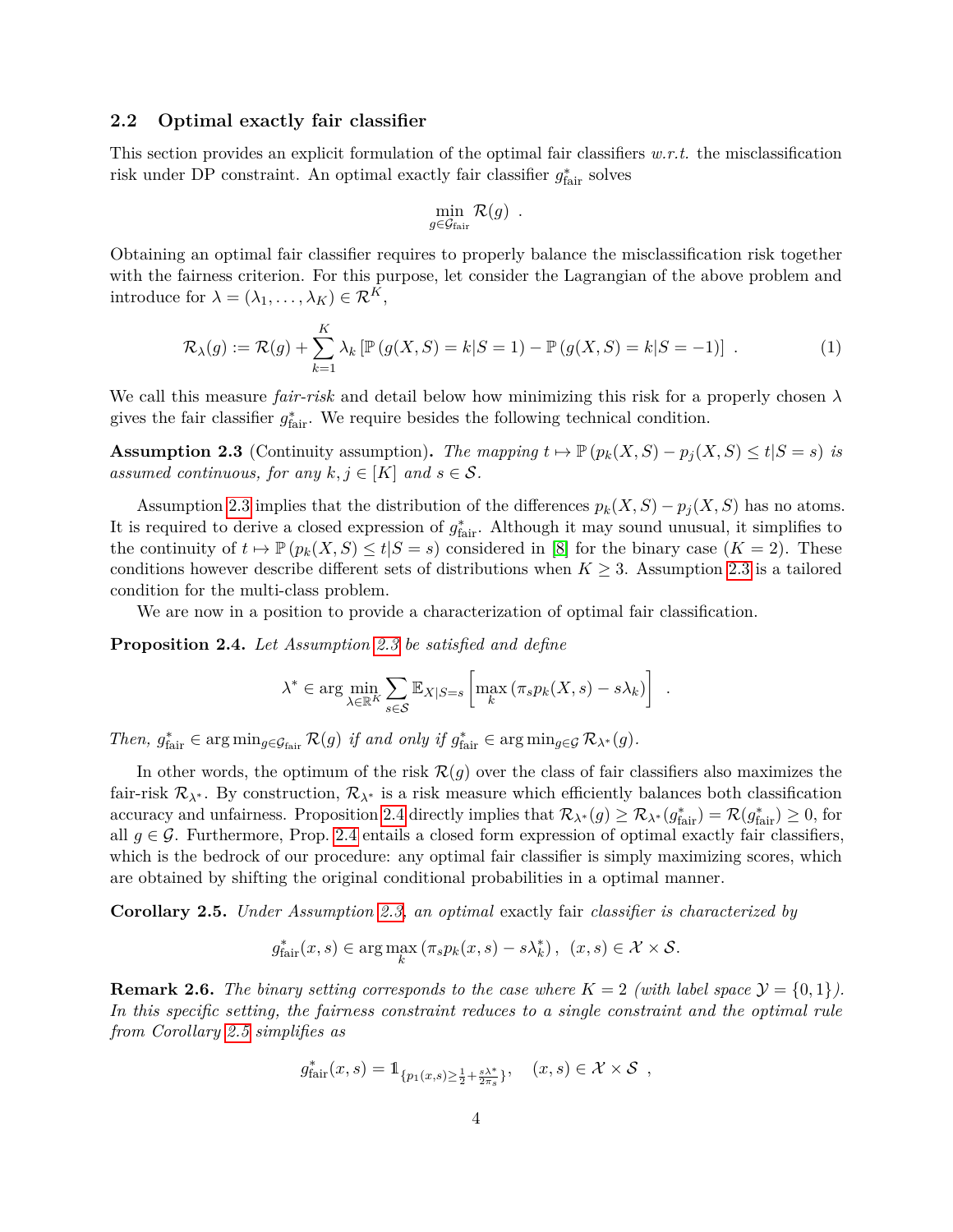where  $\lambda^*$  *is solution in*  $\lambda$  *of* 

$$
F_1\left(\frac{\lambda + \pi_1}{2\pi_1}\right) = F_{-1}\left(\frac{-\lambda + \pi_{-1}}{2\pi_{-1}}\right) ,
$$

*with*  $F_s(t) = \mathbb{P}(p_1(X, S) \le t \mid S = s)$ .

## <span id="page-4-0"></span>**3 Data-driven procedure with statistical guarantees**

We now provide a plug-in estimator for the optimal fair classifier  $g_{\text{fair}}^*$ . This algorithm enjoys strong theoretical guarantees in terms of both fairness and risk. In particular, Section [3.2](#page-5-0) exhibits distribution-free exact fairness guarantees.

#### <span id="page-4-1"></span>**3.1 Plug-in estimator**

The enhanced estimation procedure is in two-steps. We first build estimators of the conditional probabilities  $(p_k)_k$ . Then, the estimation of parameters  $\lambda^*$  and  $(\pi_s)_{s \in \mathcal{S}}$  is considered.

More precisely, our data-driven procedure is semi-supervised as it relies on two independent datasets, one labeled and another unlabeled. The first *labeled* dataset  $\mathcal{D}_n = (X_i, S_i, Y_i)_{i=1,\dots,n}$ contains *i.i.d.* samples from the distribution  $\mathbb{P}$ . It allows to train estimators  $(\hat{p}_k)_k$  of the conditional probabilities  $(p_k)_k$ , *e.g.*, Random Forest, SVM, *etc*. The second *unlabeled* dataset  $\mathcal{D}'_N$  contains N *i.i.d.* copies of  $(X, S)$ . It is used to calibrate fairness at the right level and estimate in particular several quantities such as marginal distributions. Therefore,  $\mathcal{D}'_N$  is split in the following way: the *i.i.d.* sample  $(S_1, \ldots, S_N)$  of sensitive features is used to compute empirical frequencies  $(\hat{\pi}_s)_{s \in \mathcal{S}}$ as estimates of  $(\pi_s)_{s \in \mathcal{S}}$  (recall that  $\pi_s = \mathbb{P}(S = s)$ ). For  $s \in \mathcal{S}$ , the number of observations corresponding to  $S = s$  is denoted  $N_s$ , so that  $N_{-1} + N_1 = N$ . The feature vectors in  $\mathcal{D}'_N$  are denoted  $X_1^s, \ldots, X_{N_s}^s$  and consist of *i.i.d.* data from the distribution  $\mathbb{P}_{X^s}$  of  $X|S=s$ . All samples are assumed independent.

**Remark 3.1.** *Classical datasets often only contain labeled samples. Then, our approach requires to split the data into two independent samples*  $\mathcal{D}_n$  *and*  $\mathcal{D}'_N$ *, by removing labels in the latter. As illustrated in Appendix [D,](#page-25-0) this splitting step is important to calibrate the right level of fairness.*

We now discuss an important aspect of our procedure. Ones the empirical conditional probabilities  $\hat{p}_k(\cdot, \cdot)$  are trained, the theoretical analysis of the risk and the unfairness of the plug-in rule requires continuity conditions on the random variables  $\hat{p}_k(X, S)$  (conditional on the learning sample, see Assumption [2.3\)](#page-3-0). However, such property is automatically satisfied whenever perturbing  $(\hat{p}_k)_k$ with a 'small' random noise. To be more specific, we introduce  $\bar{p}_k(X, S, \zeta_k) := \hat{p}_k(X, S) + \zeta_k$ , for a given uniform perturbation  $\zeta_k$  on [0, *u*]. This perturbation improves the fairness calibration in both theory and practice. Without the pertubation, atoms may appear for the random variables  $\hat{p}_k(X, S) - \hat{p}_j(X, S)$  and then no guarantee on the fairness (nor on the risk) can be established. On the other hand, its introduction does not deflate our theoretical study. In particular, our analysis, as in Theorem [3.3,](#page-5-1) takes the additional perturbation into account.

<span id="page-4-2"></span>Let  $(\zeta_k)_{k \in [K]}$  and  $(\zeta_{k,i}^s)$  be independent copies of a Uniform distribution on [0*, u*]. Because of this extra randomness, we call our fair algorithm *g*ˆ *randomized exactly fair classifier* and define it by plug-in as

$$
\hat{g}(x,s) = \arg\max_{k \in [K]} \left( \hat{\pi}_s \bar{p}_k(x,s,\zeta_k) - s\hat{\lambda}_k \right),\tag{2}
$$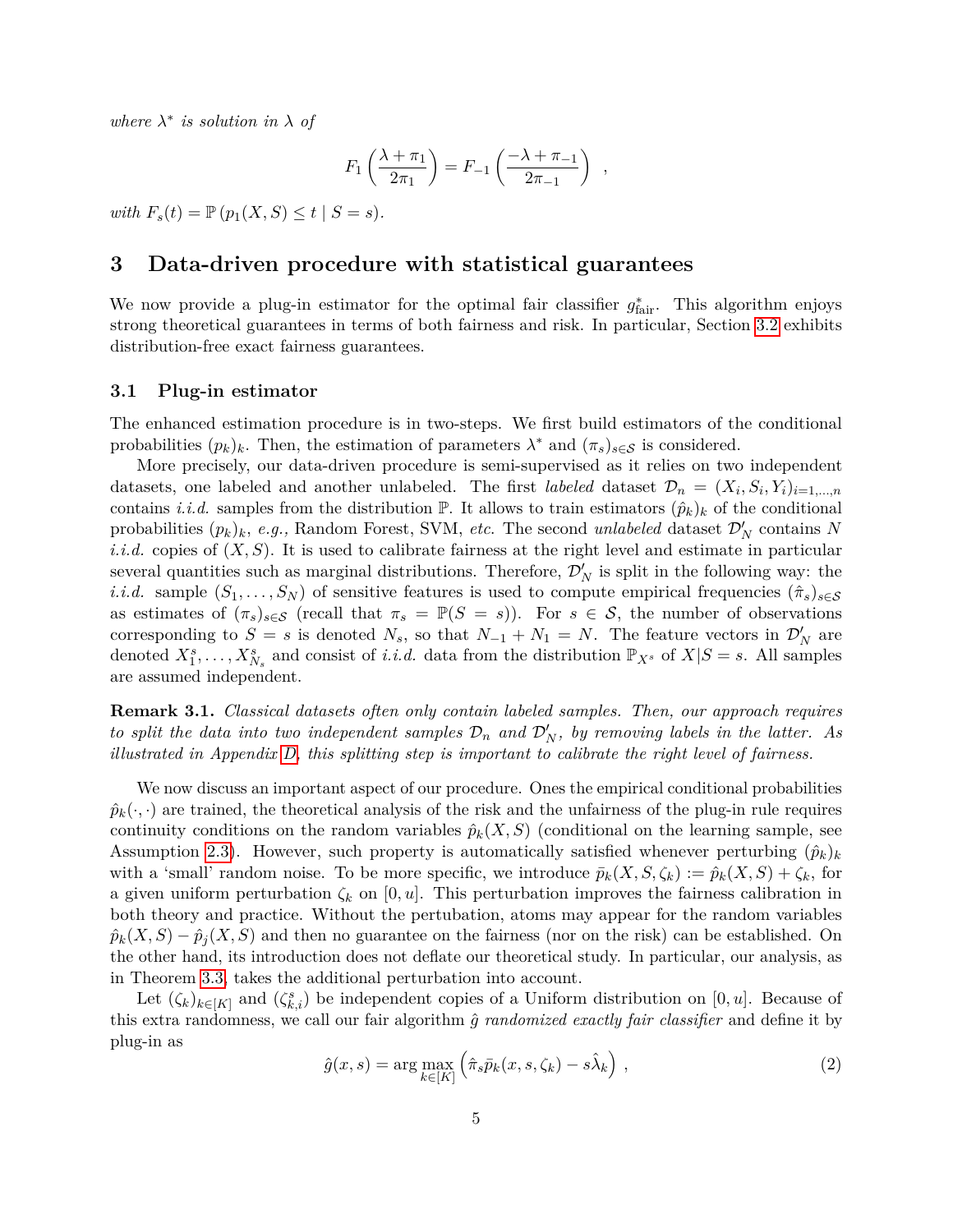for all  $(x, s) \in \mathcal{X} \times \mathcal{S}$ , with  $\hat{\lambda} \in \mathbb{R}^K$  given as

$$
\hat{\lambda} \in \arg\min_{\lambda} \sum_{s \in \mathcal{S}} \frac{1}{N_s} \sum_{i=1}^{N_s} \left[ \max_{k \in [K]} \left( \hat{\pi}_s \bar{p}_k(X_i^s, s, \zeta_{k,i}^s) - s \lambda_k \right) \right]. \tag{3}
$$

Note that the construction of the plug-in rule  $\hat{g}$  relies on  $(x, s)$  but also on the perturbations  $\zeta_k$  and  $\zeta_{k,i}^s$  for  $k \in [K]$ ,  $i \in N_s$  and  $s \in S$ . This additional data points are easy to collect since they are *i.i.d.* uniform random variables.

#### <span id="page-5-0"></span>**3.2 Statistical guarantees**

We are now in position to derive fairness and consistency guarantees of our plug-in procedure.

**Universal exact fairness guarantee.** We first focus on fairness assessment and prove that the plug-in estimator  $\hat{q}$  is asymptotically exactly fair. The convergence rate on the unfairness to zero is parametric with the number of unlabeled data *N*. Notably, the fairness guarantee is distribution-free and holds for any estimators of the conditional probabilities.

<span id="page-5-2"></span>**Theorem 3.2.** *There exists a constant*  $C > 0$  *depending only on*  $K$  *and*  $\min_{s \in S} \pi_s$ *, such that, for any estimators*  $\hat{p}_k$ *, we have* 

$$
\mathbb{E}[\mathcal{U}(\hat{g})] \leq \frac{C}{\sqrt{N}}.
$$

This result illustrates a key feature of our post-processing approach. It makes (asymptotically) exactly fair any off-the-shelf (unconstrained) estimators of the conditional probabilities. This postprocessing step is especially appealing when the cost of re-training an existing learning algorithm is high.

**Consistency result.** We now provide the consistency of  $\hat{g}$  w.r.t. the misclassification risk. We define the  $L_1$ -norm in  $\mathbb{R}^K$  between the estimator  $\hat{\mathbf{p}} := (\hat{p}_1, \dots, \hat{p}_K)$  and the vector of the conditional  $\text{probabilities } \mathbf{p} := (p_1, \dots, p_K) \text{ by } ||\hat{\mathbf{p}} - \mathbf{p}||_1 = \sum_{k \in [K]} |\hat{p}_k(X, S) - p_k(X, S)|.$ 

<span id="page-5-1"></span>**Theorem 3.3.** *Let Assumption [2.3](#page-3-0) be satisfied, then,*

$$
\mathbb{E}[\mathcal{R}_{\lambda^*}(\hat{g})] - \mathcal{R}_{\lambda^*}(g_{\text{fair}}^*) \leq C \left( \mathbb{E}\left[ \|\hat{\mathbf{p}} - \mathbf{p}\|_1\right] + \sum_{s \in \mathcal{S}} \mathbb{E}\left[ \left|\hat{\pi}_s - \pi_s\right| \right] + \mathbb{E}\left[ \mathcal{U}(\hat{g}) \right] + u \right) .
$$

The above result highlights that the excess fair-risk of  $\hat{g}$  depends on 1) the quality of the estimators of the conditional probabilities through its  $L_1$ -risk; 2) the quality of the estimators of  $(\pi_s)_{s \in \mathcal{S}}$ ; 3) the unfairness of the classifier; and 4) the upper-bound *u* on the regularizing perturbations. In view of Theorem [3.2,](#page-5-2)  $\hat{g}$  is then consistent *w.r.t.* the misclassification risk as soon as the estimator  $\hat{\mathbf{p}}$  is consistent in  $L_1$ -norm.

<span id="page-5-3"></span>**Corollary 3.4.** *If*  $\mathbb{E}[\|\hat{\mathbf{p}} - \mathbf{p}\|_1] \to 0$  *and*  $u = u_n \to 0$  *when*  $n \to \infty$ *, we have* 

$$
|\mathbb{E}[\mathcal{R}(\hat{g})] - \mathcal{R}(g_{\text{fair}}^*)| \to 0, \quad \text{as} \quad n, N \to \infty .
$$

We emphasize that Theorem [3.2](#page-5-2) and Corollary [3.4](#page-5-3) directly imply that  $\hat{g}$  performs asymptotically as well as  $g_{\text{fair}}^*$  in terms of both fairness and accuracy: under suitable conditions, we have  $\mathbb{E}[\mathcal{R}(\hat{g})] \to$  $\mathcal{R}(g_{\text{fair}}^*)$  and  $\mathbb{E}[\mathcal{U}(\hat{g})] \to 0$  as  $n \to \infty$ .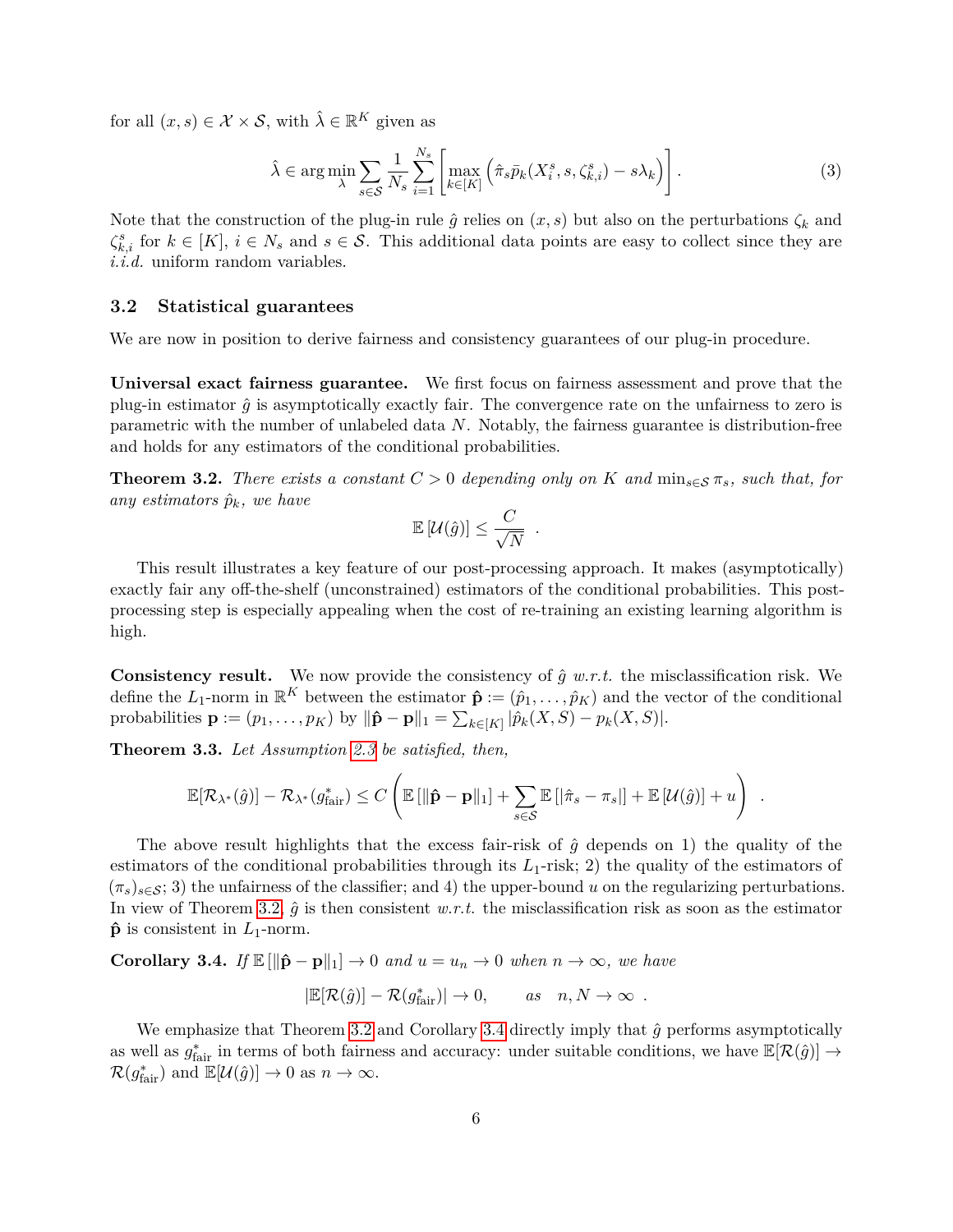**Remark 3.5.** *The estimation of* **p** *is an important aspect of the procedure in order to get the consistency of g*ˆ*. In Appendix [C,](#page-23-0) we differ the study of an example of consistent learning algorithm based on ERM for which we derive a rate of convergence for the excess fair-risk in Theorem [3.3.](#page-5-1)*

## <span id="page-6-0"></span>**4 Approximate fair multi-class classification**

Approximate fairness, also called *ε*-fairness, is particularly popular from a practical perspective in the field of algorithmic fairness. Importantly, the user is allowed to relax the fairness constraint whenever relevant or needed. Such relaxation is crucial when strict fairness strongly deflates the accuracy of the method. Of course, such modularity has a cost: the solution can not be as fair as the exact fair one; Besides, the unfairness level becomes a parameter that has no clear interpretation. Without clear justification, some empirical rules exist such as the forth-firth that tolerates an unfairness of 0*.*2 [\[11,](#page-14-11) [14,](#page-14-8) [20\]](#page-15-12).

In this section we extend the results of Sections [2-](#page-2-0)[3](#page-4-0) in the *approximate* fairness setting, without taking in consideration the issue of selection of the level  $\varepsilon$  of unfairness.

*ε***-demographic parity in multi-class setting.** First, we extend Definition [2.1](#page-2-1) to the context of *ε*-fairness.

**Definition 4.1** (*ε*-Demographic parity (DP)). Let  $\varepsilon \geq 0$ , we say that a classifier  $g \in \mathcal{G}$  is  $\varepsilon$ -fair *(and write*  $g \in \mathcal{G}_{\varepsilon-\text{fair}}$ *)* w.r.t. *the distribution*  $\mathbb{P}$  *on*  $\mathcal{X} \times \mathcal{S} \times [K]$  *if for each*  $k \in [K]$ 

$$
|\mathbb{P}(g(X, S) = k|S = 1) - \mathbb{P}(g(X, S) = k|S = -1)| \le \varepsilon.
$$

When  $\varepsilon = 0$ , Definition [2.1](#page-2-1) reduces to exact fairness. Analogously to the exact fairness setting, we need a formalism of  $\varepsilon$  fairness. To this end, we use again the measure of the unfairness  $\mathcal{U}(\cdot)$ introduced in Definition [2.2.](#page-2-2)

**Definition 4.2** (*ε*-fairness). A classifier *g* is *ε*-fair if and only if  $\mathcal{U}(g) \leq \varepsilon$ .

**Optimal fair classifier.** Our goal is to derive an explicit formulation of the optimal *ε*-fair classifiers *w.r.t.* the misclassification risk, denoted by  $g_{\varepsilon-\text{fair}}^*$ , which is solution of

$$
\min_{g \in \mathcal{G}_{\varepsilon-\text{fair}}} \mathcal{R}(g) \enspace .
$$

Solving this problem shares similarities with the exact fairness case. However, deriving the optimal *ε*-fair classifier is trickier and requires different tools. Nevertheless, the first step remains to write the Lagrangian of the above problem: for  $\lambda^{(1)} = (\lambda_1^{(1)})$  $\lambda_1^{(1)}, \ldots, \lambda_K^{(1)}$   $\in \mathbb{R}_+^K$  and  $\lambda^{(2)} = (\lambda_1^{(2)})^K$  $\lambda_1^{(2)}, \ldots, \lambda_K^{(2)}$ )  $\in \mathbb{R}_+^K$ we define the *ε-fair-risk* as

$$
\mathcal{R}_{\lambda^{(1)},\lambda^{(2)}}(g) := \mathcal{R}(g)
$$
  
+ 
$$
\sum_{k=1}^{K} \lambda_k^{(1)} [\mathbb{P}(g(X, S) = k | S = 1)
$$
  
- 
$$
\mathbb{P}(g(X, S) = k | S = -1) - \varepsilon]
$$
  
+ 
$$
\sum_{k=1}^{K} \lambda_k^{(2)} [\mathbb{P}(g(X, S) = k | S = -1)
$$
  
- 
$$
\mathbb{P}(g(X, S) = k | S = 1) - \varepsilon]
$$
 (4)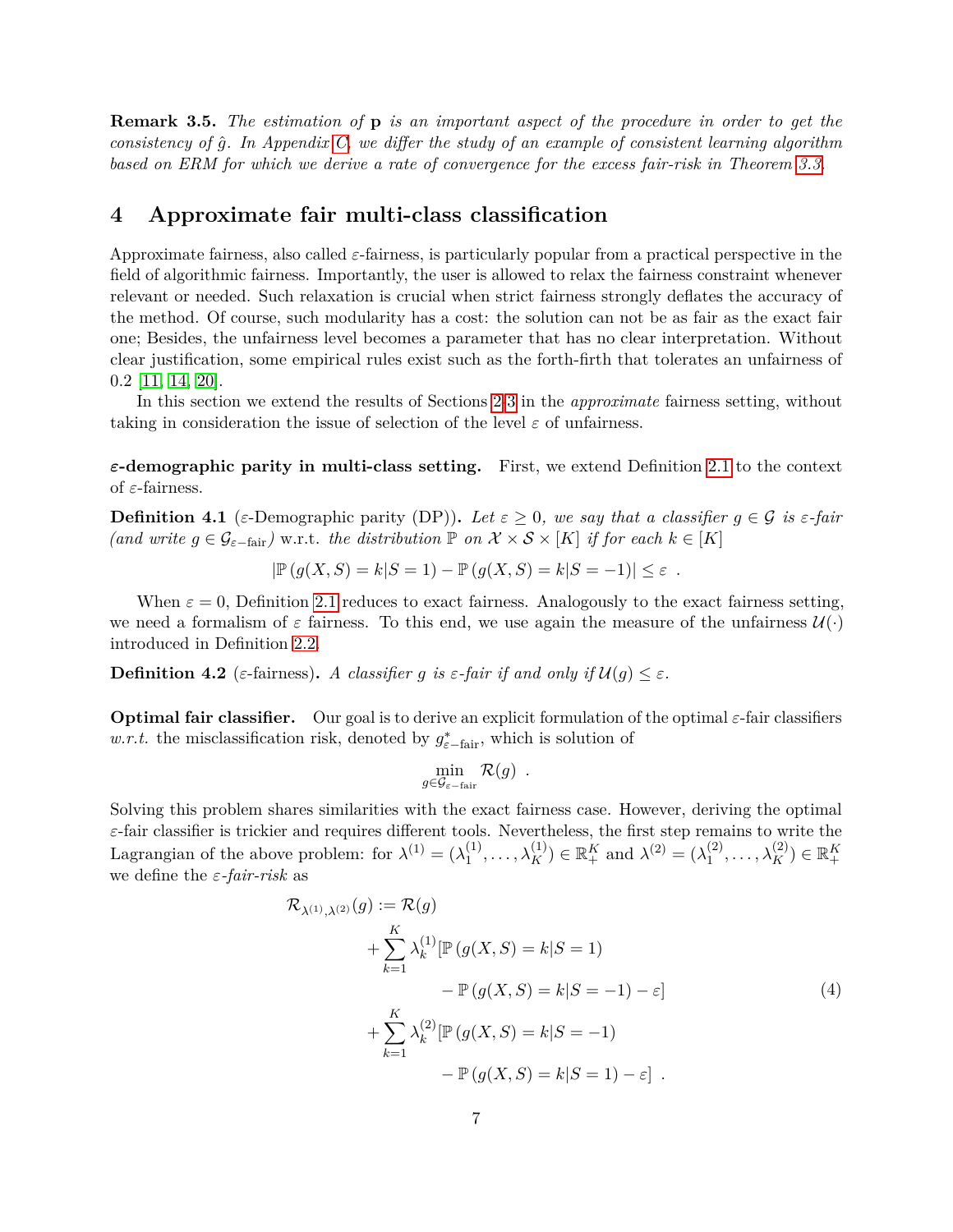An analog of Proposition [2.4](#page-3-1) follows as well as a complete characterization of the optimal *ε*-fair classifier.

<span id="page-7-2"></span>**Proposition 4.3.** Let  $H : \mathbb{R}_+^{2K} \to \mathbb{R}$  be the function

$$
H(\lambda^{(1)},\lambda^{(2)})
$$

$$
= \sum_{s \in \mathcal{S}} \mathbb{E}_{X|S=s} \left[ \max_{k} \left( \pi_s p_k(X,s) - s(\lambda_k^{(1)} - \lambda_k^{(2)}) \right) \right] + \varepsilon \sum_{k=1}^K (\lambda_k^{(1)} + \lambda_k^{(2)}) .
$$

Let Assumption [2.3](#page-3-0) be satisfied and define  $\lambda^{*(1)}, \lambda^{*(2)} \in \mathbb{R}^{2K}_+$  by

$$
(\lambda^{*(1)}, \lambda^{*(2)}) \in \arg \min_{(\lambda^{(1)}, \lambda^{(2)}) \in \mathbb{R}^{2K}_{+}} H(\lambda^{(1)}, \lambda^{(2)}) .
$$

*Then,*  $g_{\varepsilon-\text{fair}}^* \in \arg\min_{g \in \mathcal{G}_{\varepsilon-\text{fair}}} \mathcal{R}(g)$  *if and only if*  $g_{\varepsilon-\text{fair}}^* \in \arg\min_{g \in \mathcal{G}} \mathcal{R}_{\lambda^{*(1)},\lambda^{*(2)}}(g)$ . *In addition, for all*  $(x, s) \in \mathcal{X} \times \mathcal{S}$ *, we can rewrite* 

$$
g_{\varepsilon-\text{fair}}^*(x, s) = \arg \max_{k \in [K]} \left( \pi_s p_k(x, s) - s(\lambda_k^{*(1)} - \lambda_k^{*(2)}) \right).
$$

**Plug-in**  $\varepsilon$  **fair classifier.** From now on, we strictly follow the methodology considered in the exact fairness setting. In particular, we derive an empirical counterpart of the classifier  $g_{\varepsilon-\text{fair}}^*$  in a semi-supervised manner using the same datasets as in Section [3.1.](#page-4-1) The rule remains the same: estimate all unknown quantities and plug them into the expression of  $g_{\varepsilon-\text{fair}}^*$ . This allows to write the plug-in estimator

<span id="page-7-1"></span><span id="page-7-0"></span>
$$
\hat{g}_{\varepsilon}(x,s) = \arg \max_{k \in [K]} \left( \hat{\pi}_s \bar{p}_k(x,s,\zeta_k) - s(\hat{\lambda}_k^{(1)} - \hat{\lambda}_k^{(2)}) \right) , \qquad (5)
$$

for all  $(x, s) \in \mathcal{X} \times \mathcal{S}$ , where the couple  $(\hat{\lambda}^{(1)}, \hat{\lambda}^{(2)})$  is minimizer over  $\mathbb{R}^{2K}_+$  of  $\hat{H}(\lambda^{(1)}, \lambda^{(2)})$  which is defined as

$$
\hat{H}(\lambda^{(1)}, \lambda^{(2)}) = \sum_{s \in \mathcal{S}} \frac{1}{N_s} \sum_{i=1}^{N_s} \left[ \max_k \left( \hat{\pi}_s \bar{p}_k(X_i^s, s, \zeta_{k,i}^s) - s(\lambda_k^{(1)} - \lambda_k^{(2)}) \right) \right] + \varepsilon \sum_{k=1}^K (\lambda_k^{(1)} + \lambda_k^{(2)}) \quad . \tag{6}
$$

Notice that here again, we exploited the randomization trick that is still required to set the correct level of fairness. We conclude this section by a remark regarding the fairness and the risk of the *ε*-fair estimator.

Going through the proofs of Theorems [3.2](#page-5-2) and [3.3,](#page-5-1) we notice that they can be adapted to the *ε* fairness setting *modulo* minor changes. The only part that must be taken with care concerns the sub-differential of the empirical objective function that brings into play an additional restriction on the parameter space, since the dual variables in the Lagrangian are positive. This being said, we can extend Theorems [3.2](#page-5-2) and [3.3](#page-5-1) to the *ε* setting case and show that: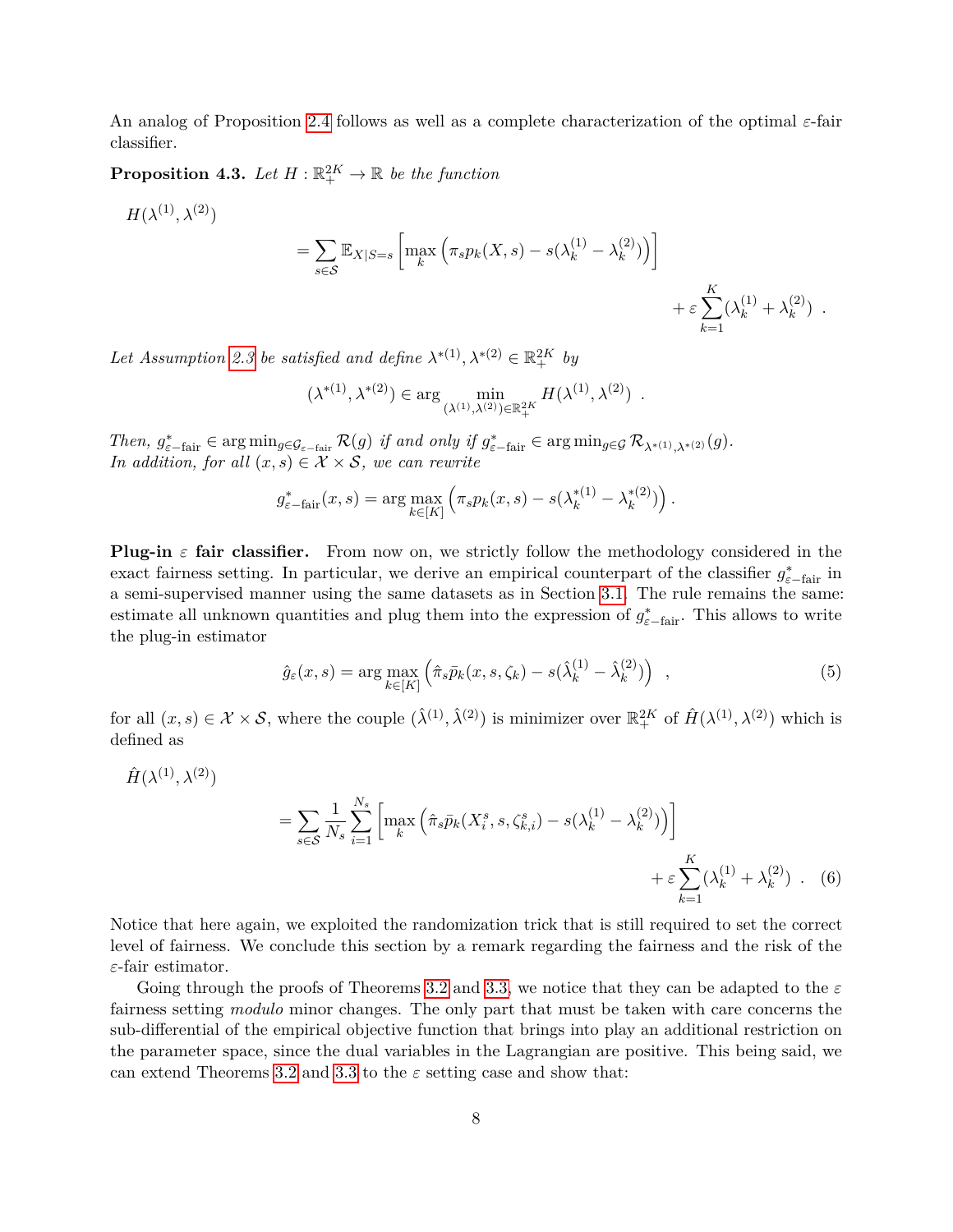- i) **Distribution-free**  $\varepsilon$ -fairness. For any estimators  $\hat{p}_k$ , the estimator  $\hat{g}_{\varepsilon}$  achieves the right fairness level, that is,  $|\mathbb{E}[\mathcal{U}(\hat{g}_{\varepsilon})] - \varepsilon| \leq \frac{C}{\sqrt{\varepsilon}}$  $\frac{Z}{N}$  for some positive constant *C*.
- ii) **Consistency results.** If the preliminary estimator of the conditional probabilities is consistent in *L*<sub>1</sub>-norm, that is, if  $\mathbb{E}[\|\hat{\mathbf{p}} - \mathbf{p}\|_1] \to 0$  and if  $u = u_n \to 0$  when  $n \to \infty$ , then  $\mathbb{E}[\mathcal{R}(\hat{g}_{\varepsilon})] \to$  $\mathcal{R}(g_{\varepsilon-\text{fair}}^*)$  as  $n, N \to \infty$ .

This provides strong theoretical guarantees for  $\hat{g}_{\varepsilon}$  in terms of both fairness and risk. Our approach can specifically control the fairness of the algorithm and set it at a desired level.

## <span id="page-8-0"></span>**5 Implementation of the algorithm**

In the present section, we focus on the implementation of our algorithm that produces an *ε*-fairness classifier. While the implementation in the exact fairness setting might be improved using accelerated gradient descent, we do not develop it here and simply identify the exact fair algorithm as the approximate fair one whenever  $\varepsilon = 0$ .

The proposed approximate fair algorithm is defined in Eq. [\(5\)](#page-7-0) and requires to solve an optimization problem in Eq. [\(6\)](#page-7-1). In this section, we elaborate on the implementation–pseudo-code provided in Algorithm [1.](#page-8-1)

**Algorithm 1** *ε*-fairness calibration

<span id="page-8-1"></span>**Input:**  $\varepsilon$  parameter enabling the exact or approximate fairness, new data point  $(x, s)$ , base estimators  $(\bar{p}_k)_k$ , unlabeled sample  $\mathcal{D}'_N$ ,  $(\zeta_k)_k$  and  $(\zeta^s_{k,i})_{k,i,s}$  collection of i.i.d uniform perturbations  $\text{in } [0, 10^{-5}]$ **Step 0**. Split  $\mathcal{D}'_N$  and construct the samples  $(S_1, \ldots, S_N)$  and  $\{X_1^s, \ldots, X_{N_s}^s\}$ , for  $s \in \mathcal{S}$ ; **Step 1.** Compute the empirical frequencies  $(\hat{\pi}_s)$  based on  $(S_1, \ldots, S_N)$ ; **Step 2.** Compute  $\hat{\lambda}^{(1)} = (\hat{\lambda}^{(1)}_1)$  $\hat{\lambda}_1^{(1)}, \dots, \hat{\lambda}_K^{(1)}$  and  $\hat{\lambda}^{(2)} = (\hat{\lambda}_1^{(2)})$  $\hat{\lambda}_1^{(2)}, \ldots, \hat{\lambda}_K^{(2)}$  as a solution of Eq. [\(6\)](#page-7-1); Sequential quadratic programming of Section [5](#page-8-0) can be used for this step. **Step 3.** Compute  $\hat{g}$  thanks to Eq. [\(5\)](#page-7-0); **Output:**  $\varepsilon$ -fair classification  $\hat{g}(x, s)$  at point  $(x, s)$ .

First of all, base estimators  $(\bar{p}_k)_k$  are needed as input of the algorithm. In our numerical study, we consider Random Forest (RF), SVM, and logistic regression (reglog). However, we emphasize that for this step we can fit any off-the-shelf estimators by using the labeled dataset  $\mathcal{D}_n$ . In particular, already pre-trained efficient machine learning algorithms, whose retraining might be costly can be used. This is one of the main advantages of post-processing approaches as compared to in-processing ones. One might not forget the randomization in the definition of  $\bar{p}_k$  that offers good theoretical properties for fairness calibration (see Section [3.1\)](#page-4-1).

Once we have computed the  $(\bar{p}_k)_k$ , the fair classifier  $\hat{g}$  relies on the estimators  $\hat{\lambda}^{(1)}$  and  $\hat{\lambda}^{(2)}$ computed in **Step 2.** of the algorithm. It requires solving the minimization problem given by Eq. [\(6\)](#page-7-1). The corresponding objective function is convex but non-smooth due to the evaluation of the function *max* function. One classical way to regularize the objective function is to simply replace the hard-max by a soft-max Namely, for *β* a positive real number designating the temperature parameter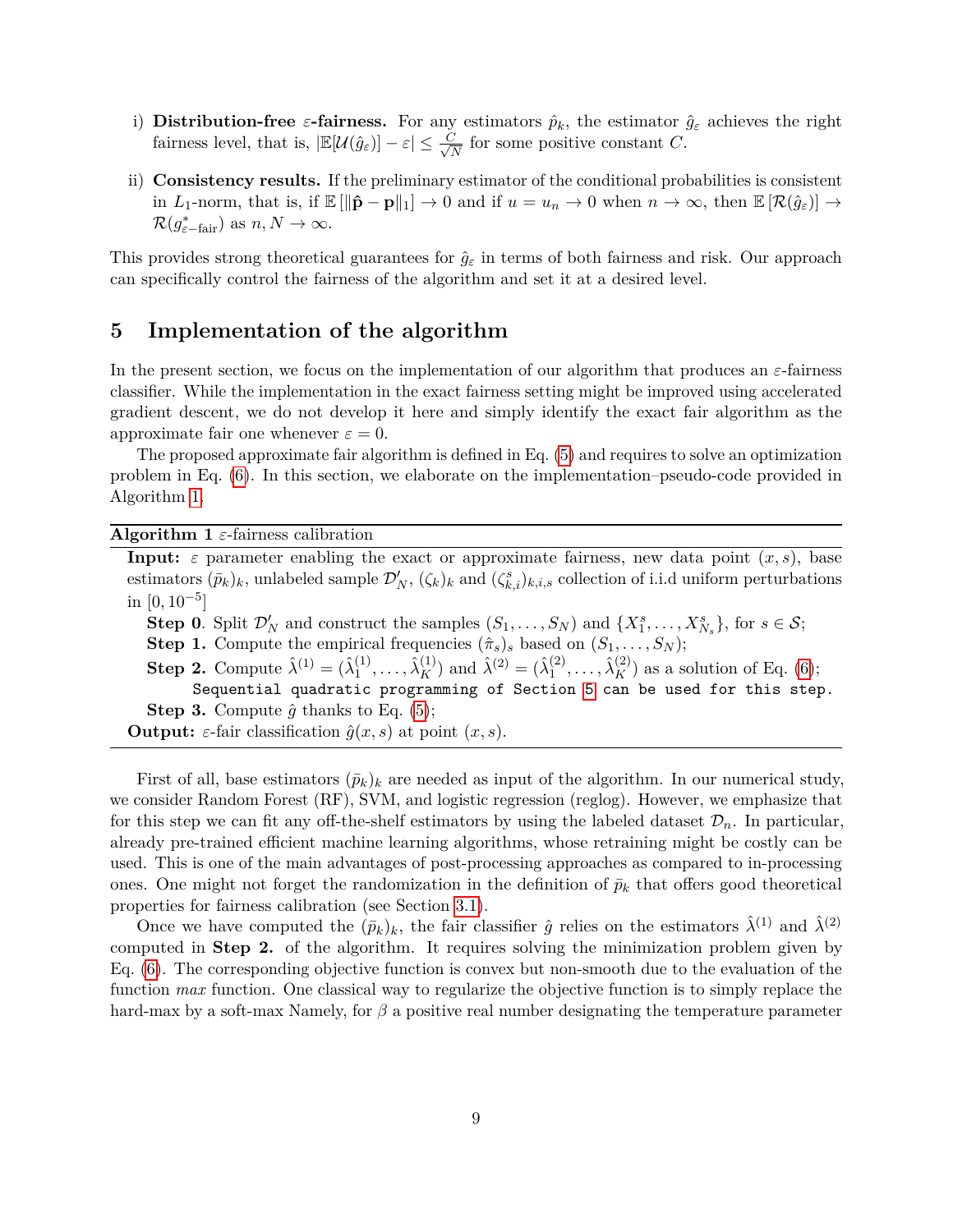and  $x \in \mathbb{R}^K$ , we set

$$
\text{softmax}(x) := \sum_{k=1}^{K} \sigma_{\beta}(x)_{k} \cdot x_{k} ,
$$
\n
$$
\text{where } \sigma_{\beta}(x)_{k} := \frac{\exp(x_{k}/\beta)}{\sum_{k=1}^{K} \exp(x_{k}/\beta)} .
$$

Whenever  $\beta \to 0$  the soft-max reduces to the classical max function. Problem [\(6\)](#page-7-1) with the soft-max relaxation is regular enough to be solved by a constrained optimization method, such as sequential quadratic programming [\[15,](#page-14-12) [24\]](#page-15-13). Empirical study shows that  $\beta = 0.005$  enables a good accuracy of our algorithm, without deviating too much from the original solution (with the max function).

Instead of regularizing the objective function, one can alternatively use sampling methods such as cross-entropy optimization [\[26\]](#page-15-14) on the original objective function. Despite their precision, the downside of these algorithms is their computational complexity, whose growth with the problem dimension is much faster than the one of their smooth counterpart. For this reason, the regularization approach has been preferred in the following numerical study.

## <span id="page-9-0"></span>**6 Numerical Evaluation**

We now evaluate our method numerically<sup>[1](#page-9-1)</sup>. Section [6.1](#page-9-2) illustrates the efficiency of our  $\varepsilon$ -fairness algorithm on synthetic data, while experiments on various real datasets are provided in Section [6.2.](#page-11-0) Since, up to our knowledge, imposing fairness constraint in multi-class classification in a modelagnostic manner is not addressed in the literature we compare our method to the state-of-the-art approach proposed in [\[2\]](#page-14-1) for binary classification.

#### <span id="page-9-2"></span>**6.1 Evaluation on synthetic data**

**Synthetic data.** Let define the synthetic data  $(X, S, Y)$ . Conditional on  $Y = k$  with  $k \in [K]$ , features  $X \in \mathbf{R}^d$  follows a Gaussian mixture of *m* components, while the sensitive feature  $S \in$  ${-1, +1}$  follows a Bernoulli *contamination* with parameter *p* and  $p-1$  if  $k \leq |K/2|$  and  $k > |K/2|$ respectively:

$$
(X|Y = k) \sim \frac{1}{m} \sum_{i=1}^{m} \mathcal{N}_d(c^k + \mu_i^k, I_d), \text{ for } k \in [K],
$$
  
\n
$$
(S|Y = k) \sim 2 \cdot \mathcal{B}(p) - 1, \text{ if } k \leq \lfloor K/2 \rfloor,
$$
  
\n
$$
(S|Y = k) \sim 2 \cdot \mathcal{B}(1 - p) - 1, \text{ if } k > \lfloor K/2 \rfloor,
$$

with  $c^k \sim \mathcal{U}_d(-1,1)$ , and  $\mu_1^k, \ldots, \mu_m^k \sim \mathcal{N}_d(0, I_d)$ . Notably, this synthetic data structure enables to challenge different aspects of the algorithm. The parameter *p* measures the historical bias in the dataset. Specifically, the model becomes fair when  $p = 0.5$  and completely unfair when  $p \in \{0, 1\}$ (see Figure [1](#page-10-0) for an illustration). As default parameters, we set  $K = 6$ ,  $p = 0.75$ ,  $m = 10$  and  $d = 20$ .

<span id="page-9-1"></span><sup>&</sup>lt;sup>1</sup>The source of our method can be found at  $https://github.com/xxxxxx.$  $https://github.com/xxxxxx.$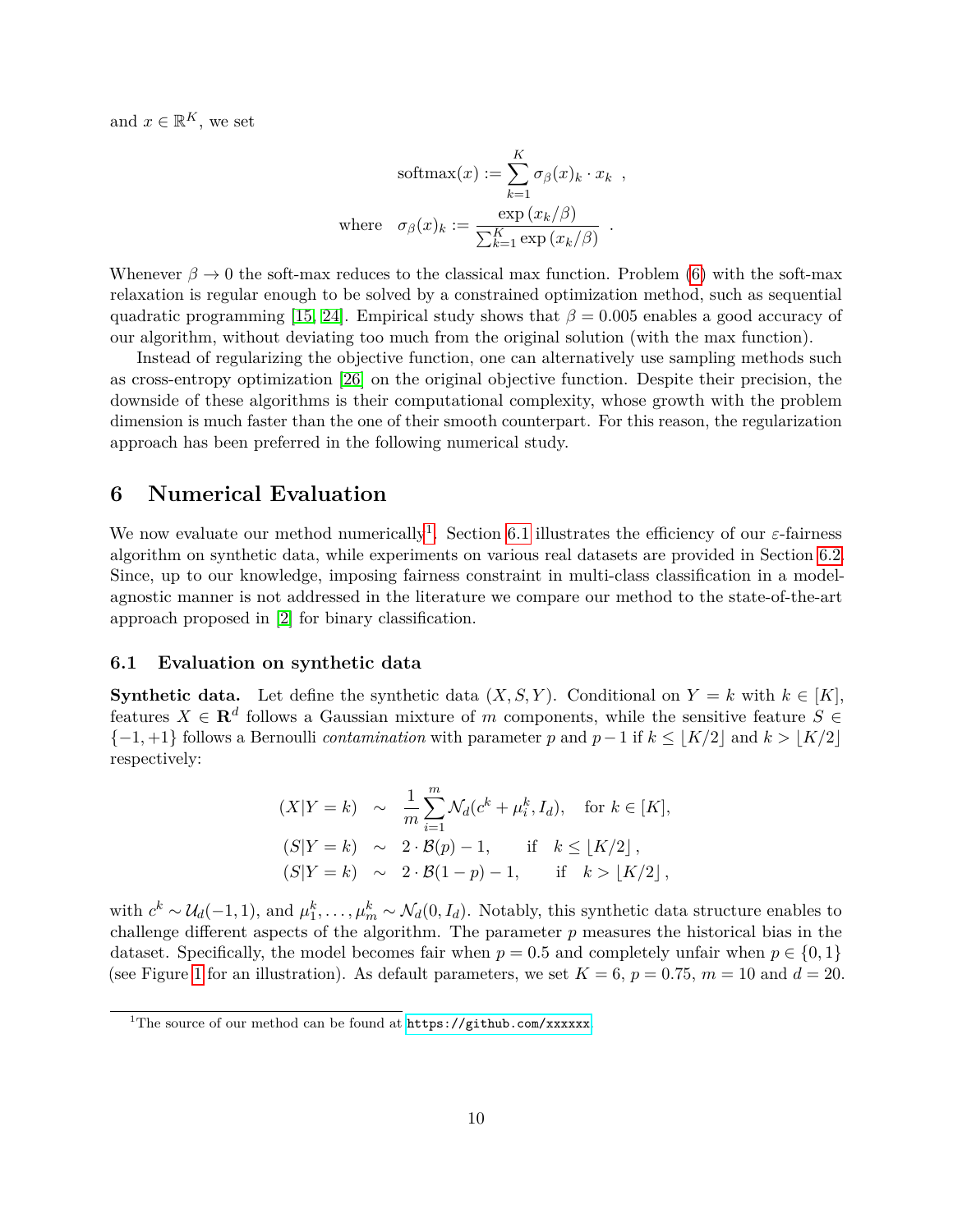

<span id="page-10-0"></span>Figure 1: Example of synthetic data in binary case  $(K = 2)$  where  $d = 2$  and  $m = 1$ . The level of unfairness is set as follows: *(1)*  $p = 0.5$  (*e.g.* no unfairness); *(2)*  $p = 0.75$  (*e.g.* unfair dataset); *(3)*  $p = 1$  (*e.g.* highly unfair dataset).

**Simulation scheme.** We compare our method to the unfair approach. We set  $u = 10^{-5}$  and the probabilities  $p_k$  are estimated by RF with default parameters in scikit-learn. For all experiments, we generate  $n = 5000$  synthetic examples and split the data into three sets  $(60\%$  training set, 20% hold-out set and 20% unlabelled set). The performance of a classifier *g* is evaluated by its empirical accuracy Acc(*g*) on the hold-out set. The fairness of *g* is measured on the hold-out set via the empirical counterpart of the unfairness measure  $\mathcal{U}(g)$  given in Definition [2.2.](#page-2-2) We repeat each procedure 30 times in order to report the average performance (accuracy and unfairness) alongside its standard deviation on the hold-out set.

**Fairness versus Accuracy.** Fig. [2](#page-11-1) illustrates the evolution of the performance (unfairness and accuracy) of the algorithm with respect to *ε*. Fig. [3-](#page-11-2)Left displays the fairness and accuracy of our algorithm for different levels of historical bias (quantified by *p*) in the dataset. The evolution of the performance in Fig. [2](#page-11-1) behaves as expected: enforcing more fairness is counter-balanced by a weaker accuracy (see also in Fig. [3\)](#page-11-2), therefore the trade-off between unfairness and accuracy can be controlled by the parameter  $\varepsilon$ . In particular, in case of exact fairness  $\varepsilon = 0$ , the gain in fairness is particularly salient and effective. By contrast, whenever  $\varepsilon = 0.15$ , the fair classifier becomes similar to the unfair method, meaning that the original unfairness of the problem is around  $\varepsilon = 0.15$ . From Fig. [3-](#page-11-2)Left, we additionally notice that: 1) the fairness efficiency of the algorithm is particularly significant for datasets with large historical bias ( $p = 0.95$  or 0.99); 2) our method succeeds to reach the demanded unfairness level up to small approximation terms (see how the curves are vertical as soon as the bound on the unfairness is reached).

**Fairness at the level of scores.** Fig. [4](#page-11-3) confirms our findings in Proposition [2.5:](#page-3-2) *ε*-fairness is enforced by shifting the conditional probabilities (*e.g.*, the exact fairness with  $\varepsilon = 0$ ). When  $\varepsilon$  moves away from 0 (approximate fairness), the conditional probabilities translate a situation where the *ε*-fair classifier becomes more unfair. Here again we observe, but at the score distributions level, the matching between the unfair and the  $\varepsilon$ -fair classifiers whenever  $\varepsilon = 0.15$ .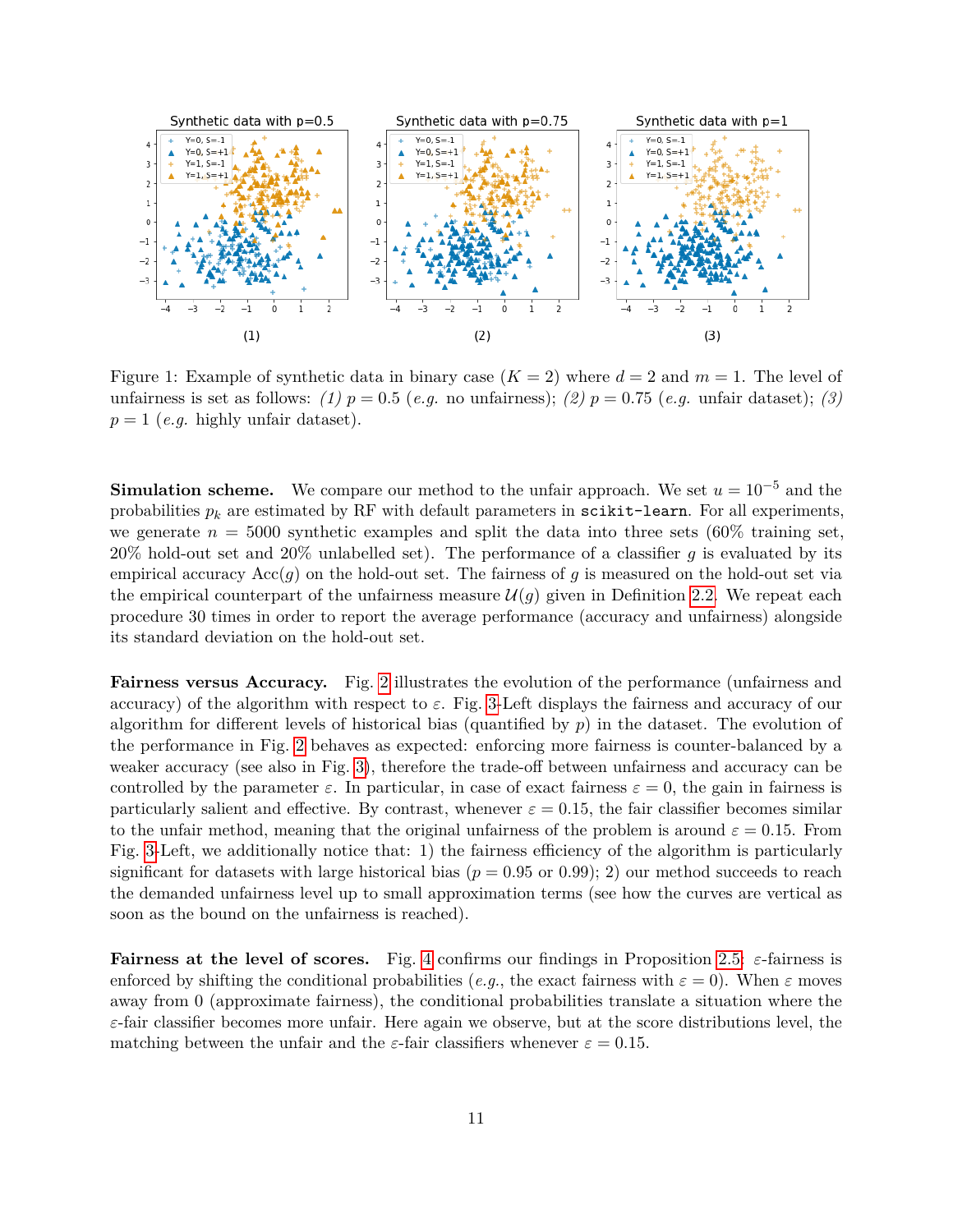

Figure 2: Performance of *ε*-fair and unfair classifiers in terms of accuracy and fairness. *Left*: evolution of the unfairness *w.r.t. ε*; *Right*: evolution of the accuracy *w.r.t. ε*. We report the means and standard deviations over 30 repetitions.

<span id="page-11-2"></span><span id="page-11-1"></span>

Figure 3: (Accuracy, Unfairness) phase diagrams *w.r.t. Left* the level of bias *p*; *Right* the accuracyfairness trade-off parameter  $\varepsilon$ . Top-left corner gives the best trade-off.



<span id="page-11-3"></span><span id="page-11-0"></span>Figure 4: Empirical distribution of the score functions for the class  $Y = 1$ , conditional to the sensitive feature  $S = \pm 1$ . *(1)-(3)*  $\epsilon$ -fairness with  $\epsilon \in \{0, 0.1, 0.15\}$ , *(4)* unfair.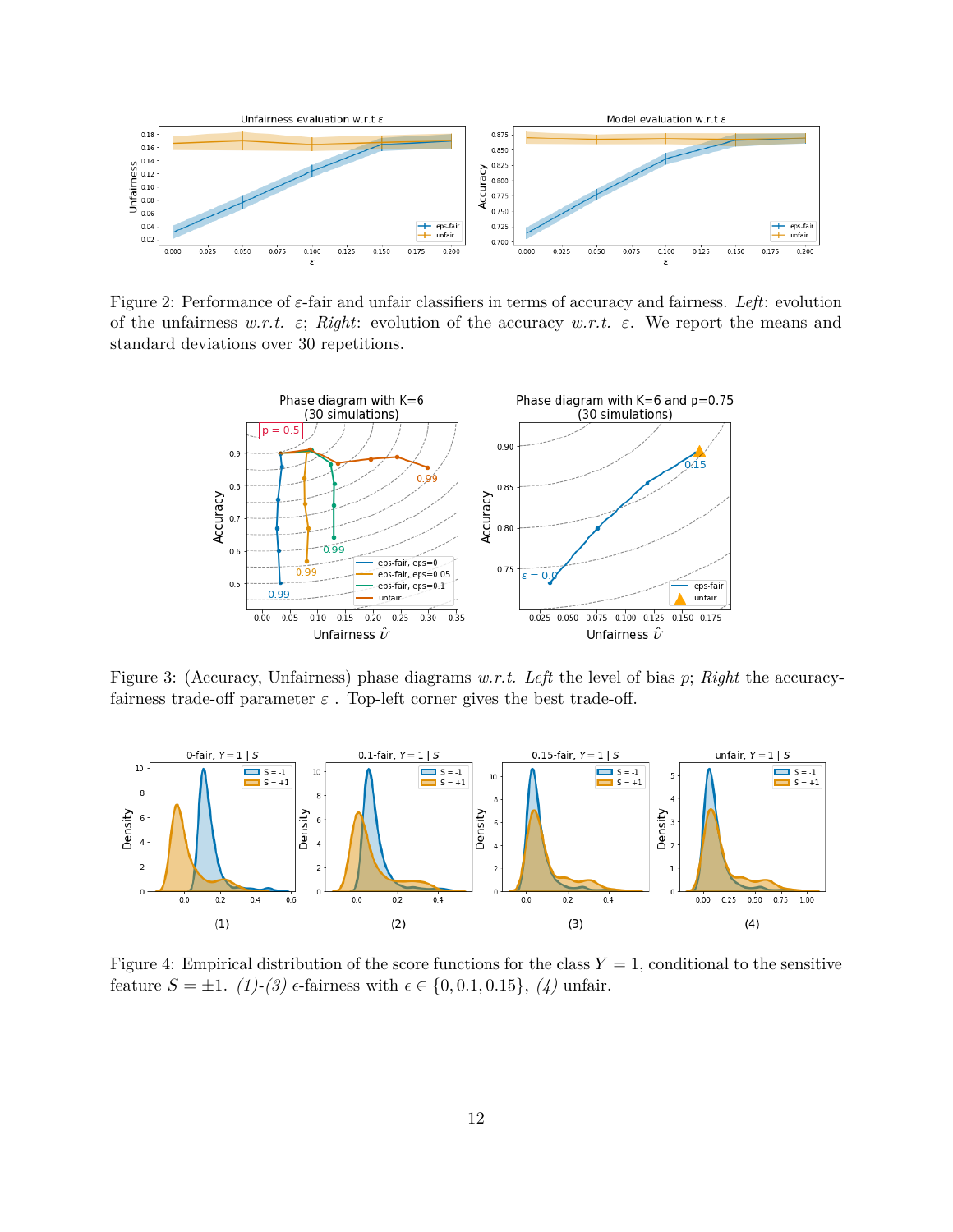

<span id="page-12-1"></span>Figure 5: (Accuracy, Unfairness) phase diagrams that shows the performance of the methods. Top-left corner gives the best trade-off.

#### **6.2 Application to real datasets**

**Methods.** We compare our *ε*-fair method for both linear and non-linear multi-class classification. For linear models, we consider the one-versus-all logistic regression (reglog); for non-linear models, we use SVM model with Gaussian kernel (gaussSVC) and RF. Hyperparemeters are provided in Appx. [D.](#page-25-0) Note that in multi-class setting, the accuracy of a random guess for a balanced dataset is around 1*/K*.

**Datasets.** The performance of our method is evaluated on three benchmark datasets : CRIME, LAW and STUDENTS Hereafter, we provide a short description of these datasets.

- *Communities Crime* (CRIME) dataset contains socio-economic, law enforcement, and crime data about communities in the US with 1994 examples. The task is to predict the number of violent crimes per  $10^5$  population which, we divide into  $K = 5$  balanced classes based on equidistant quantiles. Following [\[6\]](#page-14-13) the binary sensitive feature is the percentage of black population.
- *Law School Admissions* (LAW) dataset [\[28\]](#page-15-15) presents national longitudinal bar passage data and has 20649 examples. The task is to predict a students GPA divided into  $K = 3$  classes based on equidistant quantiles. The sensitive attribute is the race (white versus non-white).
- *Student Performance* (STUDENTS) dataset [\[12\]](#page-14-14) is about student achievement in two Portuguese high schools. The task is to predict the number of grades passed (out of 3 grades *i.e.,*  $K = 4$ ) based on student social and school related features. In binary case we predict whether the student passed the final grade. The sensitive attribute is the student age  $(≥ 18$  vs.  $< 18)$ .

**Performance in binary case**  $(K = 2)$ . Before considering the multi-class setting, we analyze the relevancy of our proposal for binary classification.

In this context, the state-of-the-art is established by the in-processing approach in [\[2\]](#page-14-1) that penalizes unfairness and will serve as baseline<sup>[2](#page-12-0)</sup>. We focus the comparison between our approach and

<span id="page-12-0"></span><sup>2</sup>The method in [\[2\]](#page-14-1) was developed for *Equality of Odds* but their code is also implemented for *Demographic Parity* see https://github.com/fairlearn/fairlearn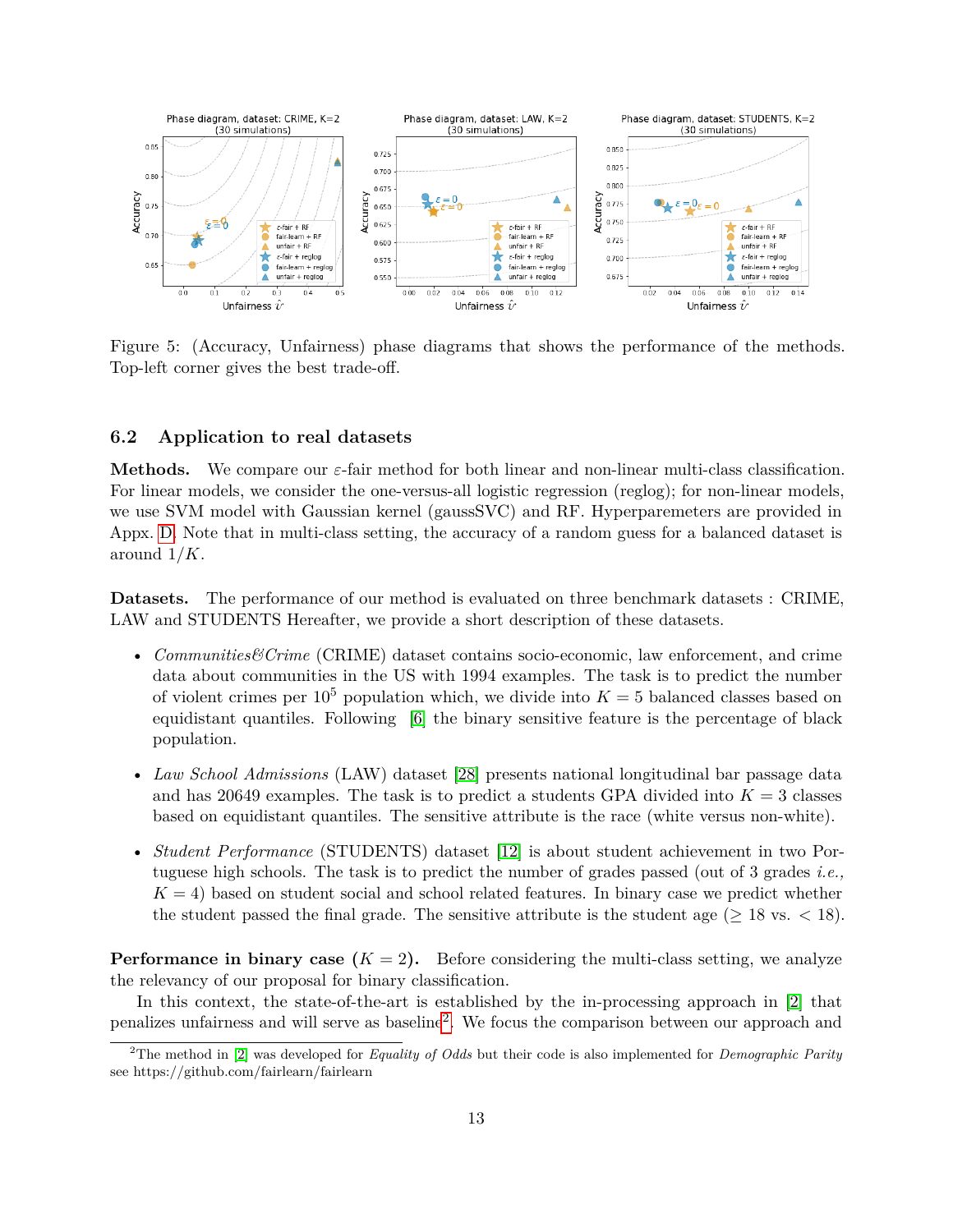the state-of-the-art benchmark one to  $\varepsilon = 0$  (the exact fairness problem) and illustrate in Fig [5](#page-12-1) the performance of the methods on the LAW, CRIME and STUDENTS. While common belief suggests that in-processing methods outperform post-processing methods, it appears that our post-processing exact fairness approach is very efficient both in terms of accuracy and fairness. Indeed, the numerical experiments reveal that our method is competitive in several aspects: 1) Competitive unfairness. Overall, our exactly-fair algorithm achieves similar performance as the state-of-the-art benchmark one, when we consider reglog or RF. 2) Competitive accuracy. While on LAW and STUDENTS we achieve approximately the same accuracy, we achieve a better accuracy on CRIME when we consider RF  $(0.70 \text{ vs } 0.65)$ . 3) Time complexity. Since the method proposed in [\[2\]](#page-14-1) is an in-processing algorithm, using the dedicated package, the running time of the baseline is much more higher than with our method.



<span id="page-13-0"></span>Figure 6: (Accuracy, Unfairness) phase diagrams that shows the evolution, *w.r.t.* the accuracy fairness trade-off parameter  $\varepsilon$ . Top-left corner gives the best trade-off.

**Performance in multi-class case**  $(K \geq 3)$ . Numerical experiments in the multi-class setting are presented in Fig. [6.](#page-13-0) They confirm our observations on synthetic data. The performance of the *ε*-fairness algorithm gets closer to the unfair method as we relax the constraint on fairness. In addition, the results highlight the effectiveness of our method in enforcing fairness as  $\varepsilon$  decreases. In particular, the fairness calibration is close to the pre-specified level, regardless of the base algorithm (reglog, gaussSVC, or RF).

## **7 Conclusion**

In the multi-class classification framework, we provide an optimal fair classification rule under DP constraint and derive misclassification and fairness guarantees of the associated plug-in fair classifier (see Alg. [1\)](#page-8-1). We handle both exact and approximate fairness settings and show that our approach achieves distribution-free fairness and can be applied on top of any probabilistic base estimator. We illustrate the proficiency of our procedure on various synthetic and real datasets. In particular, our algorithm is efficient for enforcing a pre-specified level of fairness.

Calibrating the level of unfairness  $\varepsilon \geq 0$  might be desired in some situations. A future direction of research is to describe a methodology that statistically justifies a data-driven calibration of this parameter in order to optimally compromise risk and unfairness.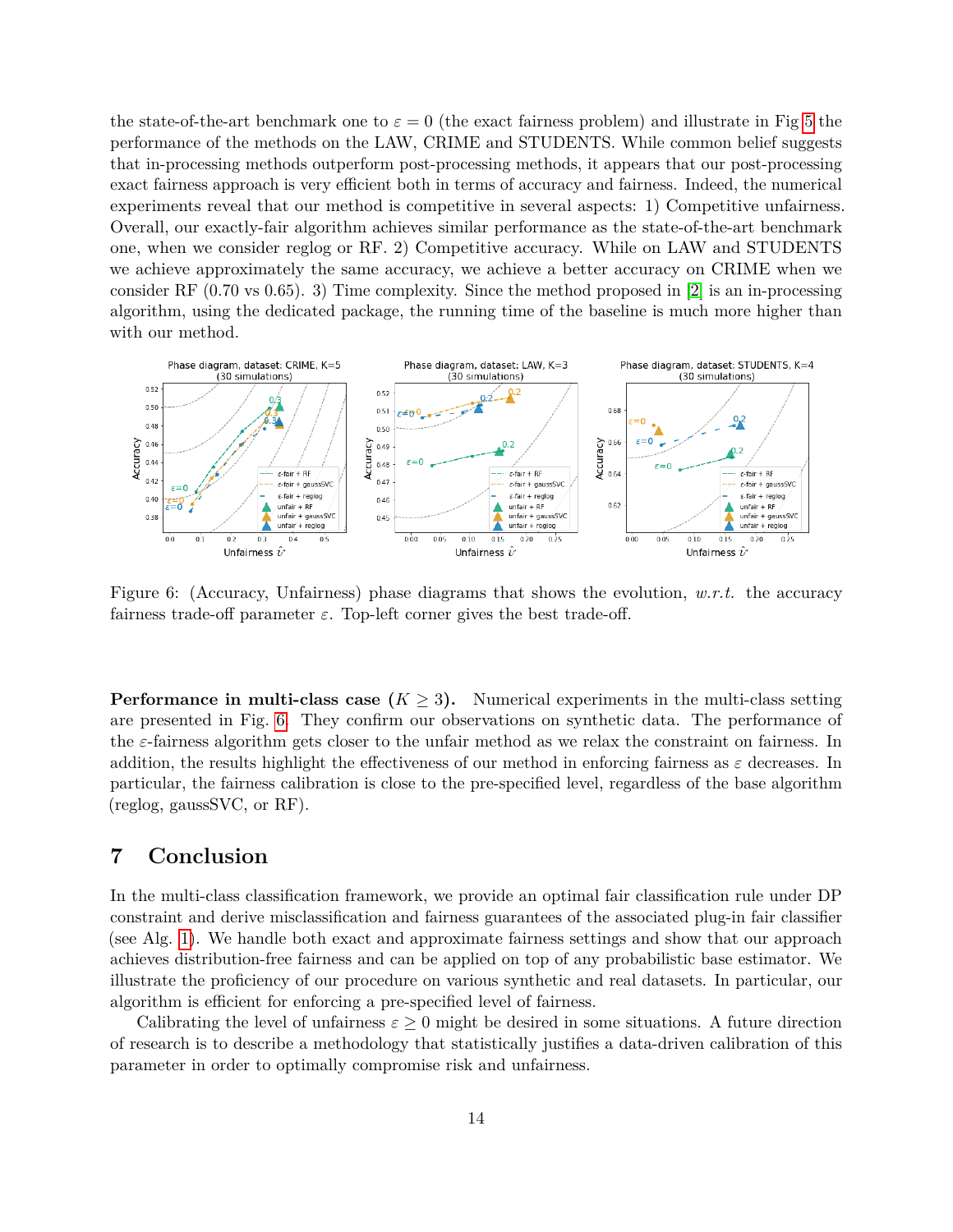## **References**

- <span id="page-14-0"></span>[1] A. Agarwal, A. Beygelzimer, M. Dudík, J. Langford, and H. Wallach. A reductions approach to fair classification. In *Proceedings of the 35th International Conference on Machine Learning*, 2018.
- <span id="page-14-1"></span>[2] A. Agarwal, M. Dudik, and Z. S. Wu. Fair regression: Quantitative definitions and reductionbased algorithms. In *International Conference on Machine Learning*, 2019.
- <span id="page-14-7"></span>[3] S. Barocas and A. Selbst. Big Data's Disparate Impact. *SSRN eLibrary*, 2014.
- <span id="page-14-2"></span>[4] S. Barocas, M. Hardt, and A. Narayanan. *Fairness and Machine Learning*. fairmlbook.org, 2018.
- <span id="page-14-3"></span>[5] T. Calders, F. Kamiran, and M. Pechenizkiy. Building classifiers with independency constraints. In *IEEE international conference on Data mining*, 2009.
- <span id="page-14-13"></span>[6] T. Calders, A. Karim, F. Kamiran, W. Ali, and X. Zhang. Controlling attribute effect in linear regression. In *IEEE International Conference on Data Mining*, 2013.
- <span id="page-14-4"></span>[7] S. Chiappa, R. Jiang, T. Stepleton, A. Pacchiano, H. Jiang, and J. Aslanides. A general approach to fairness with optimal transport. In *AAAI*, 2020.
- <span id="page-14-5"></span>[8] E. Chzhen, C. Denis, M. Hebiri, L. Oneto, and M. Pontil. Leveraging labeled and unlabeled data for consistent fair binary classification. In *Advances in Neural Information Processing Systems*, 2019.
- <span id="page-14-15"></span>[9] E. Chzhen, C. Denis, M. Hebiri, L. Oneto, and M. Pontil. Fair regression via plug-in estimator and recalibrationwith statistical guarantees. In *Advances in Neural Information Processing Systems*, 2020.
- <span id="page-14-9"></span>[10] E. Chzhen, C. Denis, M. Hebiri, L. Oneto, and M. Pontil. Fair regression with wasserstein barycenters. In *Advances in Neural Information Processing Systems*, 2020.
- <span id="page-14-11"></span>[11] B. Collins. Tackling unconscious bias in hiring practices: The plight of the rooney rule. 2007.
- <span id="page-14-14"></span>[12] Paulo Cortez and Alice Silva. Using data mining to predict secondary school student performance. *EUROSIS*, 01 2008.
- <span id="page-14-6"></span>[13] M. Donini, L. Oneto, S. Ben-David, J. S. Shawe-Taylor, and M. Pontil. Empirical risk minimization under fairness constraints. In *Neural Information Processing Systems*, 2018.
- <span id="page-14-8"></span>[14] M. Feldman, S. Friedler, J. Moeller, C. Scheidegger, and S. Venkatasubramanian. Certifying and removing disparate impact. In *Proceedings of the 21th ACM SIGKDD International Conference on Knowledge Discovery and Data Mining*, pages 259–268. ACM, 2015.
- <span id="page-14-12"></span>[15] Zhengqing Fu, Goulin Liu, and Lanlan Guo. Sequential quadratic programming method for nonlinear least squares estimation and its application. *Mathematical Problems in Engineering*, 2019.
- <span id="page-14-10"></span>[16] P. Gordaliza, E. Del Barrio, G. Fabrice, and J. M. Loubes. Obtaining fairness using optimal transport theory. In *International Conference on Machine Learning*, 2019.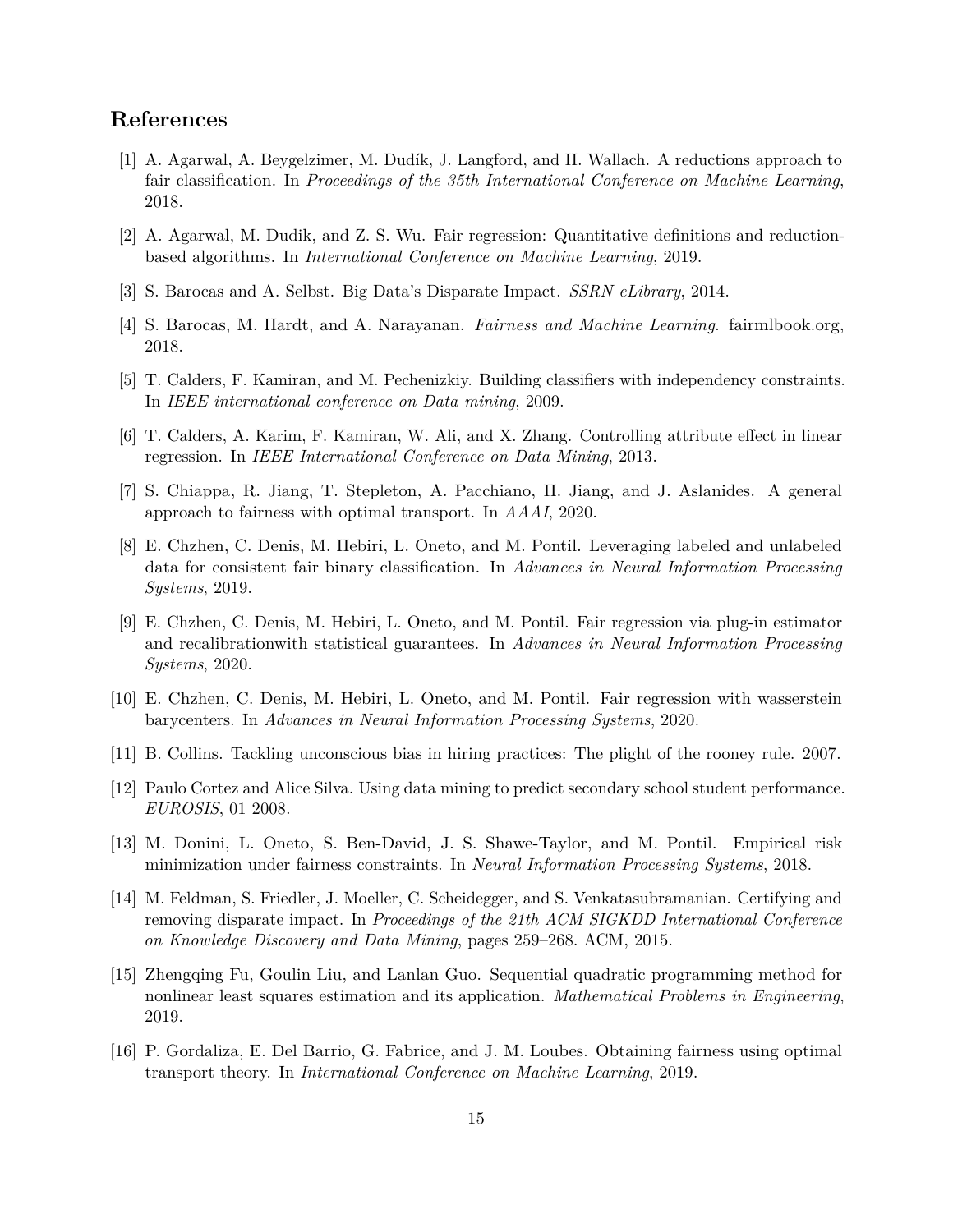- <span id="page-15-8"></span>[17] Thibaut Le Gouic, Jean-Michel Loubes, and Philippe Rigollet. Projection to fairness in statistical learning. *arXiv preprint arXiv:2005.11720*, 2020.
- <span id="page-15-5"></span>[18] S. Hajian, J. Domingo-Ferrer, and A. Martínez-Ballesté. Discrimination prevention in data mining for intrusion and crime detection. In *2011 IEEE Symposium on Computational Intelligence in Cyber Security (CICS)*, pages 47–54, 2011.
- <span id="page-15-4"></span>[19] M. Hardt, E. Price, and N. Srebro. Equality of opportunity in supervised learning. In *Neural Information Processing Systems*, 2016.
- <span id="page-15-12"></span>[20] Harry Holzer and David Holzer. Assessing affirmative action. *Journal of Economic Literature*, 38(3):483–568, 2000.
- <span id="page-15-10"></span>[21] R. Jiang, A. Pacchiano, T. Stepleton, H. Jiang, and S. Chiappa. Wasserstein fair classification. *arXiv preprint arXiv:1907.12059*, 2019.
- <span id="page-15-6"></span>[22] F. Kamiran, I. Zliobaite, and T. Calders. Quantifying explainable discrimination and removing illegal discrimination in automated decision making. *Knowl. Inf. Syst.*, 35(3):613–644, 2013.
- <span id="page-15-0"></span>[23] K. Lum and J. Johndrow. A statistical framework for fair predictive algorithms. *arXiv preprint arXiv:1610.08077*, 2016.
- <span id="page-15-13"></span>[24] Pu-yan Nie. Sequential penalty quadratic programming filter methods for nonlinear programming. *Nonlinear Analysis: Real World Applications*, 8(1):118–129, 2007.
- <span id="page-15-11"></span>[25] L. Oneto, M. Donini, and M. Pontil. General fair empirical risk minimization. *arXiv preprint arXiv:1901.10080*, 2019.
- <span id="page-15-14"></span>[26] Reuven Rubinstein. The cross-entropy method for combinatorial and continuous optimization. *Methodology and computing in applied probability*, 1(2):127–190, 1999.
- <span id="page-15-9"></span>[27] Shiv Kumar Tavker, Harish Guruprasad Ramaswamy, and Harikrishna Narasimhan. Consistent plug-in classifiers for complex objectives and constraints. In *Advances in Neural Information Processing Systems*, volume 33, pages 20366–20377, 2020.
- <span id="page-15-15"></span>[28] L. F. Wightman and H. Ramsey. *LSAC national longitudinal bar passage study*. Law School Admission Council, 1998.
- <span id="page-15-7"></span>[29] Q. Ye and W. Xie. Unbiased subdata selection for fair classification: A unified framework and scalable algorithms. *arXiv preprint arXiv:2012.12356*, 2020.
- <span id="page-15-1"></span>[30] M. B. Zafar, I. Valera, M. Gomez Rodriguez, and K. P. Gummadi. Fairness beyond disparate treatment & disparate impact: Learning classification without disparate mistreatment. In *International Conference on World Wide Web*, 2017.
- <span id="page-15-3"></span>[31] M. B. Zafar, I. Valera, M. Gomez-Rodriguez, and K. P. Gummadi. Fairness constraints: A flexible approach for fair classification. *Journal of Machine Learning Research*, 20(75):1–42, 2019.
- <span id="page-15-2"></span>[32] R. Zemel, Y. Wu, K. Swersky, T. Pitassi, and C. Dwork. Learning fair representations. In *International Conference on Machine Learning*, 2013.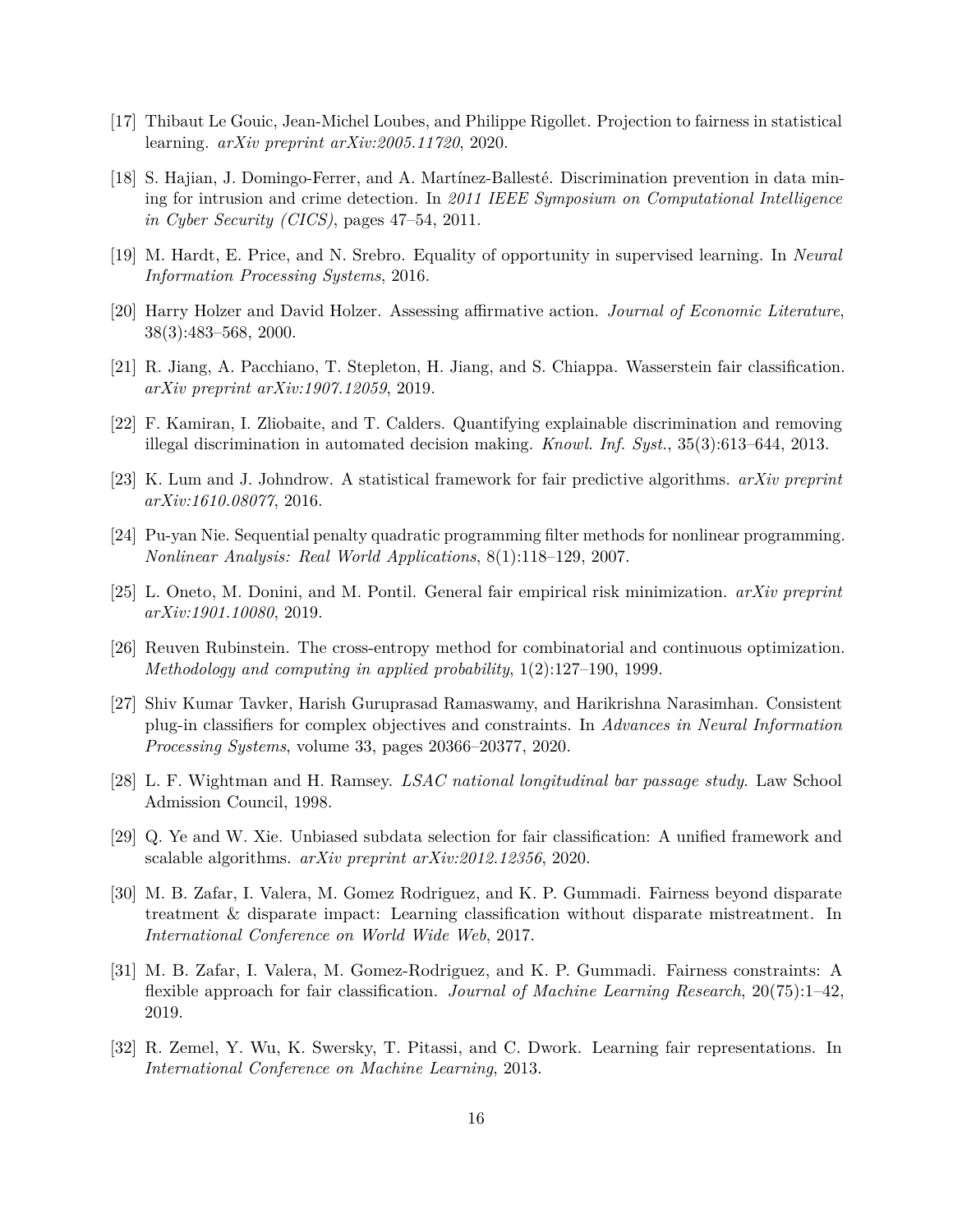<span id="page-16-0"></span>[33] T. Zhang. Statistical behavior and consistency of classification methods based on convex risk minimization. *The Annals of Statistics*, 32, 2004.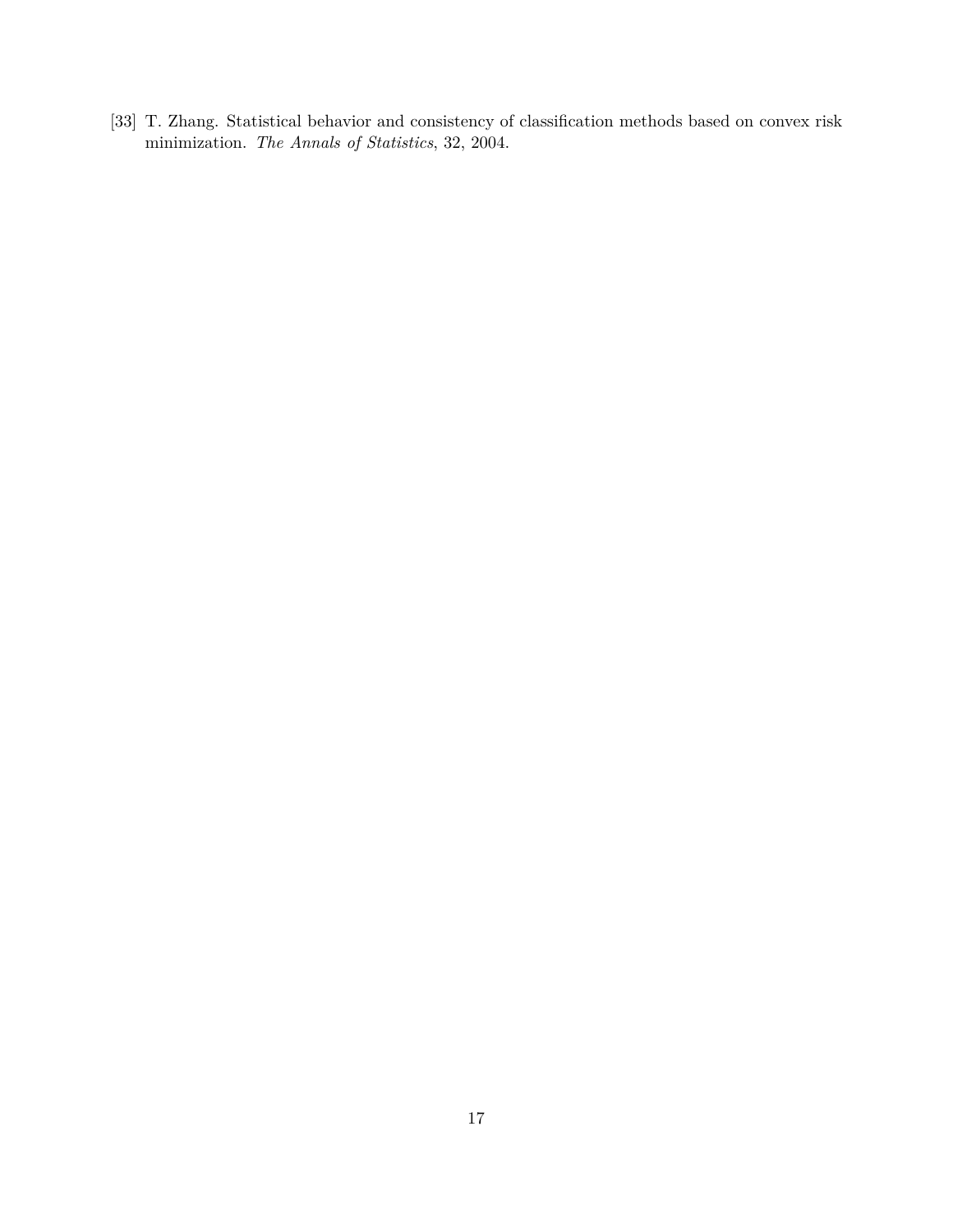In this section, we gather the proof of our results. In all the sequel, *C* denotes a generic constant, whose value may vary from line to line.

## **A Proof for exact fairness**

This section is devoted to the proof of the results given in Section [2](#page-2-0) and [3.](#page-4-0)

#### **A.1 Proof for fair optimal rule**

We begin with an auxiliary lemma, which provides an alternative useful representation of  $\mathcal{R}_{\lambda}(g)$ .

<span id="page-17-1"></span><span id="page-17-0"></span>**Lemma A.1.** *The fair-risk of a classifier g with balancing parameter*  $\lambda = (\lambda_1, \dots, \lambda_K) \in \mathbb{R}^K$ *rewrites:*

$$
\mathcal{R}_{\lambda}(g) = \sum_{s \in \mathcal{S}} \mathbb{E}_{X|S=s} \left[ \sum_{k=1}^{K} \left( \pi_s p_k(X, S) - s \lambda_k \right) \mathbb{1}_{\{g(X, S) \neq k\}} \right] \tag{7}
$$

*Proof of Lemma [A.1.](#page-17-0)* Let  $\lambda \in \mathbb{R}^K$  and recall the following definition of the fair-risk

$$
\mathcal{R}_{\lambda}(g) = \mathbb{P}(g(X, S) \neq Y)
$$

$$
- \sum_{s \in S} \sum_{k=1}^{K} s \lambda_k \mathbb{P}_{X|S=s} (g(X, S) \neq k) .
$$

We have the following decomposition

$$
\mathbb{P}(g(X, S) \neq Y) = \sum_{k=1}^{K} \mathbb{E} \left[ \mathbb{1}_{\{g(X, S) \neq k\}} \mathbb{1}_{\{Y = k\}} \right]
$$
  
\n
$$
= \sum_{k=1}^{K} \sum_{s \in S} \mathbb{E} \left[ \mathbb{1}_{\{g(X, S) \neq k\}} \mathbb{1}_{\{S = s\}} p_k(X, S) \right]
$$
  
\n
$$
= \sum_{k=1}^{K} \sum_{s \in S} \mathbb{E}_{X|S=s} \left[ \mathbb{1}_{\{g(X, s) \neq k\}} \pi_s p_k(X, s) \right],
$$
  
\nplies (7).

which directly implies [\(7\)](#page-17-1).

<span id="page-17-2"></span>*Proof of Proposition [2.4.](#page-3-1)* Recall that  $g^*_{\lambda}$  minimizes  $\mathcal{R}_{\lambda}$  on  $\mathcal{G}$ . Besides, we deduce from Lemma [A.1](#page-17-0) that

$$
\mathcal{R}_{\lambda}(g_{\lambda}^{*}) = 1 - \sum_{s \in \mathcal{S}} \mathbb{E}_{X|S=s} \left[ \max_{k \in [K]} \left( \pi_{s} p_{k}(X, s) - s \lambda_{k} \right) \right] \tag{8}
$$

Hence, a maximizer  $\lambda^*$  in  $\mathbb{R}^K$  of  $\lambda \mapsto \mathcal{R}_{\lambda}(g_{\lambda}^*)$  takes the form

$$
\lambda^* \in \arg\min_{\lambda \in \mathbb{R}^K} \sum_{s \in \mathcal{S}} \mathbb{E}_{X|S=s} \left[ \max_{k \in [K]} \left( \pi_s p_k(X, s) - s \lambda_k \right) \right] .
$$

The above criterion is convex in  $\lambda$ . Therefore, first order optimality conditions for the minimization over  $\lambda$  of the above criterion imply that, for each  $k \in [K]$ ,

$$
0 = \sum_{s \in S} s \mathbb{P}_{X|S=s} \left( \forall j \neq k \left( \pi_s p_k(X, s) - s \lambda_k^* \right) > (\pi_s p_j(X, s) - s \lambda_j^*) \right)
$$
  
+ 
$$
s u_k^s \mathbb{P}_{X|S=s} \left( \forall j \neq k \left( \pi_s p_k(X, s) - s \lambda_k^* \right) \geq (\pi_s p_j(X, s) - s \lambda_j^*), \exists j \neq k \left( \pi_s p_k(X, s) - s \lambda_k^* \right) = (\pi_s p_j(X, s) - s \lambda_j^*)
$$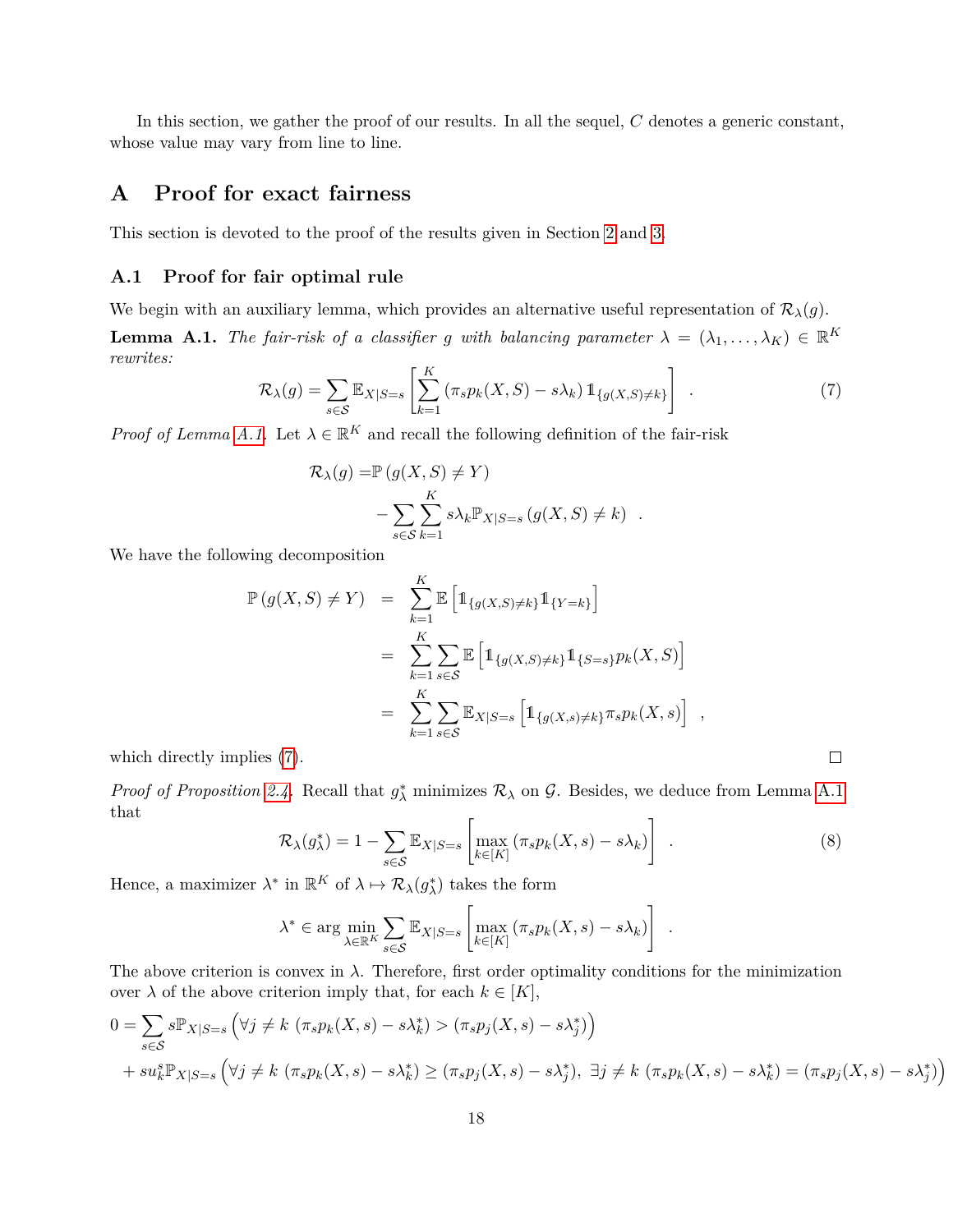with  $u_k^s \in [0,1]$  for all  $k \in [K]$  and  $s \in \mathcal{S}$ . Thanks to Assumption [2.3,](#page-3-0)  $p_k(X,s) - p_j(X,s)$  has no atoms for all  $s \in \mathcal{S}$  and then the second part of the r.h.s. vanishes. Therefore for all  $k \in [K]$ 

$$
\mathbb{P}_{X|S=1} (g_{\lambda^*}^*(X, S) \neq k) = \mathbb{P}_{X|S=-1} (g_{\lambda^*}^*(X, S) \neq k) ,
$$

meaning that the classifier  $g_{\lambda^*}^*$  is fair. Furthermore, for any fair classifier  $g \in \mathcal{G}_{\text{fair}}$ , we observe that

$$
\mathcal{R}(g_{\lambda^*}^*) = \mathcal{R}_{\lambda^*}(g_{\lambda^*}^*) \leq \mathcal{R}_{\lambda^*}(g) = \mathcal{R}(g),
$$

so that  $g_{\lambda^*}^*$  is also an optimal fair classifier.

Conversely, consider any optimal fair classifier  $g_{\text{fair}}^* \in \mathcal{G}_{\text{fair}}$ . Combining the fairness of  $g_{\text{fair}}^*$  with the optimality of  $\lambda^*$  over the family  $(R_\lambda(g_\lambda^*))_{\lambda \in \mathbf{R}^K}$ , we deduce

$$
\mathcal{R}_{\lambda^*}(g_{\textup{fair}}^*) = \mathcal{R}(g_{\textup{fair}}^*) \leq \mathcal{R}_{\lambda^*}(g_{\lambda^*}^*) \leq \mathcal{R}_{\lambda^*}(g), \text{for any } g \in \mathcal{G}.
$$

Hence any optimal fair classifier is a minimizer of  $\mathcal{R}_{\lambda^*}$  over  $\mathcal{G}$ .

*Proof of Corollary [2.5.](#page-3-2)* The proof follows directly from Lemma [A.1](#page-17-0) and Proposition [2.4.](#page-3-1) In particular, Eq. [\(8\)](#page-17-2) implies that

$$
g_{\lambda}^* \in \arg\min_g \mathcal{R}_{\lambda^*}(g),
$$

is characterized by

$$
g_{\lambda^*}^*(x, s) \in \arg\max_{k \in [K]} \left( \pi_s p_k(x, s) - s \lambda_k^* \right).
$$

 $\Box$ 

 $\Box$ 

#### **A.2 Proof of Consistency results**

We start this section with two results, Lemmas [A.2-](#page-18-0)[A.3](#page-18-1) that directly follow from similar arguments as in the proofs of Proposition A.2. and Lemma B.8 in [\[9\]](#page-14-15) respectively. Their proofs are hence omitted.

<span id="page-18-0"></span>**Lemma A.2.** *The parameter*  $\lambda^*$ *, and*  $\hat{\lambda}$  *are bounded.* 

<span id="page-18-1"></span>**Lemma A.3.** *We have that, for each*  $s \in S$  *and*  $k \in [K]$ *,* 

$$
\mathbb{E}\left[\frac{1}{N_s}\sum_{i=1}^{N_s}\mathbb{1}\{\exists j\neq k,\hat{h}_k^s(X_i,\hat{\lambda}_k)=\hat{h}_j^s(X_i,\hat{\lambda}_j)\}\right]\leq \frac{C}{N_s},
$$

 $where \hat{h}_k^s : (x, \lambda) \mapsto \hat{\pi}_s \overline{p}_k(x, s) - s\lambda.$ 

Let us now consider the proofs of Theorem [3.2](#page-5-2) and Theorem [3.3.](#page-5-1)

*Proof of Theorem [3.2.](#page-5-2)* As in Lemma [A.3,](#page-18-1) we first introduce, for  $s \in S$  and  $k \in [K]$ ,

$$
\hat{h}_k^s : (x, \lambda) \mapsto \hat{\pi}_s \bar{p}_k(x, s) - s\lambda .
$$

By construction, the estimator  $\bar{p}_k(X, S)$  satisfies Assumption [2.3,](#page-3-0) therefore for all  $s \in S$  and  $k \in [K]$ 

$$
\mathbb{P}_{X|S=s}(\hat{g}(X,S)=k)=\mathbb{P}_{X|S=s}\left(\forall j\neq k,\hat{h}_k^s(X,\hat{\lambda}_k)>\hat{h}_j^s(X,\hat{\lambda}_j)\right).
$$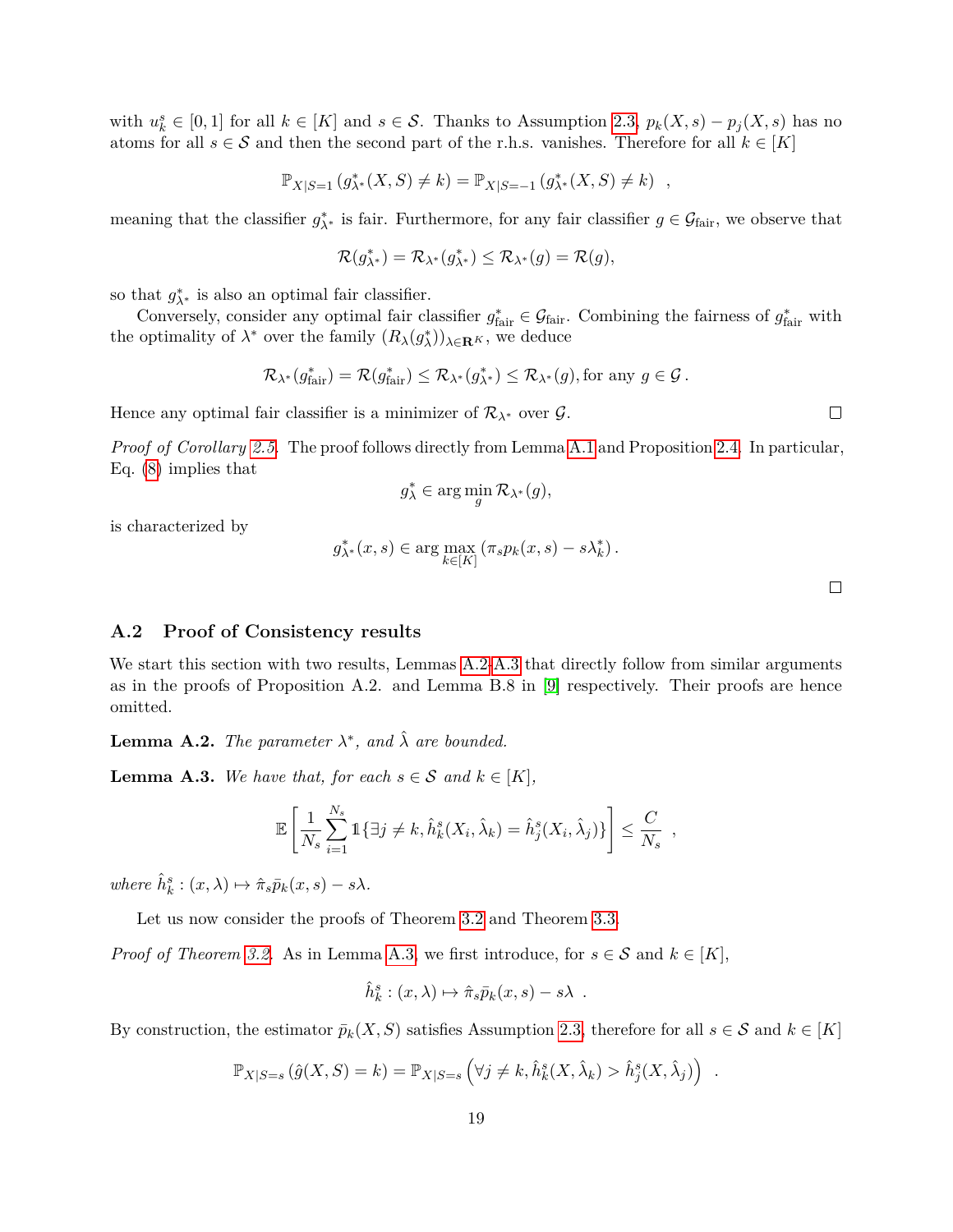Now, let us make use of the optimality of  $\hat{\lambda}$ . We denote by  $\hat{\mathbb{P}}_{X|S=s}$  the empirical measure on the data  $\{X_1^s, \ldots, X_{N_s}^s\}$ . Considering the first order optimality conditions for  $\hat{\lambda}$ , we can show that, for all  $k \in [K]$  and  $s \in S$ , there exists  $\alpha_k^s \in [-1, 1]$  such that

$$
s\hat{\mathbb{P}}_{X|S=s} \left( \forall j \neq k, \hat{h}_k^s(X, \hat{\lambda}_k) > \hat{h}_j^s(X, \hat{\lambda}_j) \right) +
$$
  

$$
\alpha_k^s \hat{\mathbb{P}}_{X|S=s} \left( \forall j \neq k, \hat{h}_k^s(X, \hat{\lambda}_k) \geq \hat{h}_j^s(X, \hat{\lambda}_j), \exists j \neq k, \hat{h}_k^s(X, \hat{\lambda}_k) = \hat{h}_j^s(X, \hat{\lambda}_j) \right) = 0.
$$

From the above equation, we deduce that

$$
\mathcal{U}(\hat{g}) = \sum_{k=1}^{K} \left| \mathbb{P}_{X|S=1} \left( \hat{g}(X, S) = k \right) - \mathbb{P}_{X|S=-1} \left( \hat{g}(X, S) = k \right) \right|
$$
  

$$
\leq \sum_{k=1}^{K} \sum_{s \in S} \left| \left( \mathbb{P}_{X|S=s} - \hat{\mathbb{P}}_{X|S=s} \right) \left( \forall j \neq k, \ \hat{h}_k^s(X, \hat{\lambda}_k) > \hat{h}_j^s(X, \hat{\lambda}_j) \right) \right|
$$
  

$$
+ \sum_{k=1}^{K} \sum_{s \in S} \hat{\mathbb{P}}_{X|S=s} \left( \exists j \neq k, \ \hat{h}_k^s(X, \hat{\lambda}_k) = \hat{h}_j^s(X, \hat{\lambda}_j) \right) .
$$

Observe that for all  $k \in [K]$ 

$$
\left| \left( \mathbb{P}_{X|S=s} - \hat{\mathbb{P}}_{X|S=s} \right) \left( \forall j \neq k, \ \hat{h}_k^s(X, \hat{\lambda}_k) > \hat{h}_j^s(X, \hat{\lambda}_j) \right) \right| =
$$
\n
$$
\left| \left( \mathbb{P}_{X|S=s} - \hat{\mathbb{P}}_{X|S=s} \right) \left( \forall j \neq k, \ \bar{p}_k(X,s) - \bar{p}_j(X,s) \ge \frac{s(\hat{\lambda}_k - \hat{\lambda}_j)}{\hat{\pi}_s} \right) \right|
$$
\n
$$
\le \sum_{j=1}^K \sup_{t \in \mathbb{R}} \left| \left( \mathbb{P}_{X|S=s} - \hat{\mathbb{P}}_{X|S=s} \right) (\bar{p}_k(X,s) - \bar{p}_j(X,s) \ge t) \right| .
$$

Therefore, from the Dvoretzky-Kiefer-Wolfowitz Inequality conditional on  $\mathcal{D}_n$  and on  $(S_1, \ldots, S_N)$ , we deduce that, for each  $s \in \mathcal{S}$  and  $k \in [K]$ 

$$
\mathbb{E}\left[\left|\left(\mathbb{P}_{X|S=s}-\hat{\mathbb{P}}_{X|S=s}\right)\left(\forall j\neq k,\hat{h}_k^s(X,\hat{\lambda}_k)>\hat{h}_j^s(X,\hat{\lambda}_j)\right)\right|\right]\leq C\sqrt{\frac{1}{N_s}}.
$$

Applying Lemma [A.3,](#page-18-1) we then get that, Conditional on  $\mathcal{D}_n$  and on  $(S_1, \ldots, S_N)$ , we have that

$$
\mathbb{E}[\mathcal{U}(\hat{g})] \leq C \sum_{s \in \mathcal{S}} \sqrt{\frac{1}{N_s}}.
$$

Since  $N_s$  is a binomial random variable with parameter  $(\pi_s, N)$ , we get

$$
\mathbb{E}\left[\mathcal{U}(\hat{g})\right] \leq C\sqrt{\frac{1}{N}},
$$

where *C* depends on *K* and  $\min(\pi_{-1}, \pi_1)$ .

20

 $\Box$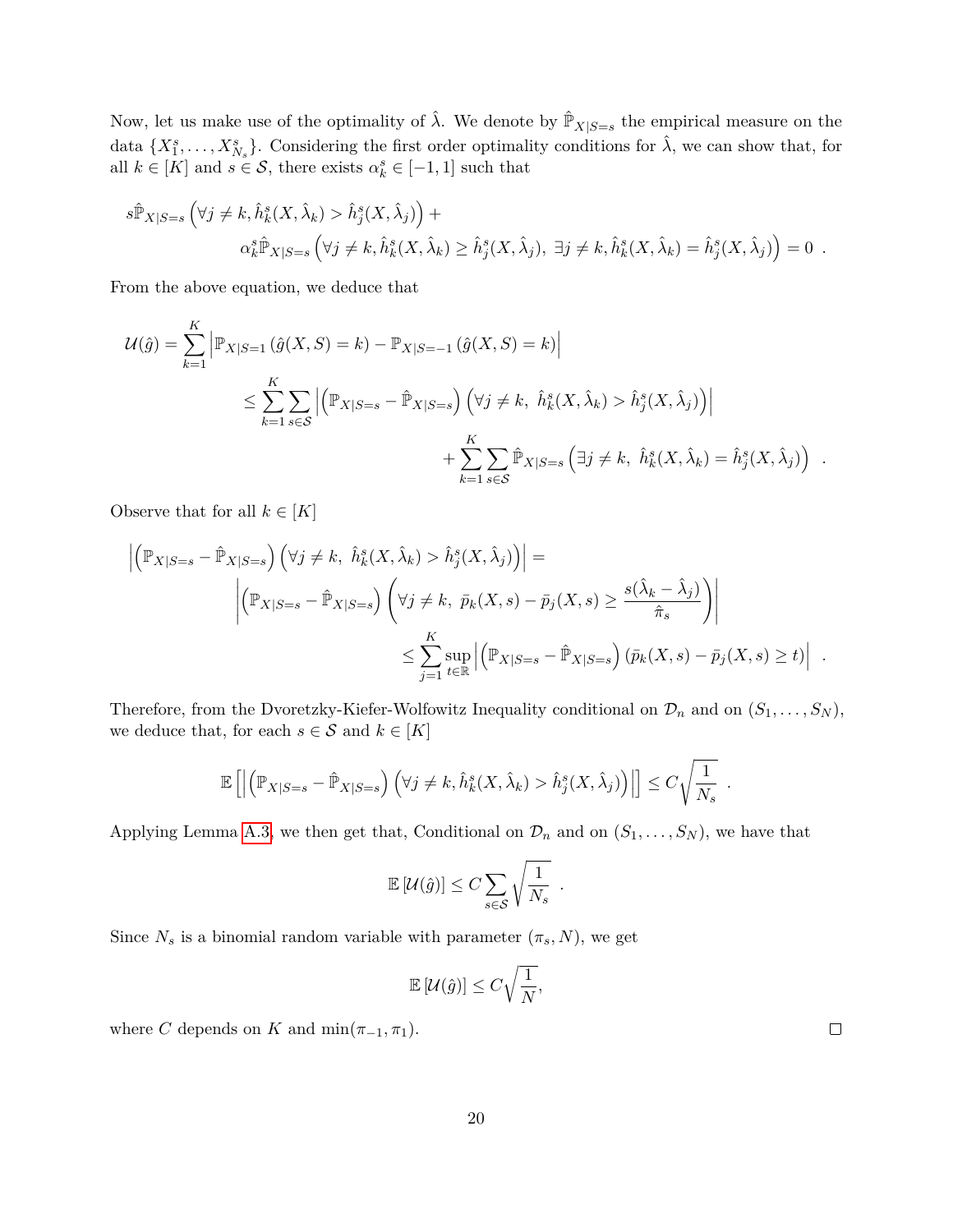*Proof of Theorem [3.3.](#page-5-1)* The proof goes conditional on the training data. First, let us decompose *excess fair-risk* of the classifier  $\hat{g}$  in a convenient way for our analysis

$$
\mathcal{R}_{\lambda^*}(\hat{g}) - \mathcal{R}_{\lambda^*}(g_{\text{fair}}^*) = (\mathcal{R}_{\lambda^*}(\hat{g}) - \mathcal{R}_{\hat{\lambda}}(\hat{g})) + (\mathcal{R}_{\hat{\lambda}}(\hat{g}) - \mathcal{R}_{\lambda^*}(g_{\lambda^*}^*)) ,
$$
\n(9)

where we recall that  $g_{\text{fair}}^* = g_{\lambda^*}^*$ . We propose to deal with the two terms in r.h.s. of Equation [\(9\)](#page-20-0) separately. According the the first term, we have

$$
(\mathcal{R}_{\lambda^*}(\hat{g}) - \mathcal{R}_{\hat{\lambda}}(\hat{g})) = \sum_{s \in \mathcal{S}} \sum_{k=1}^K s \lambda_k^* \mathbb{P}_{X|S=s} (\hat{g}(X, S) \neq k) - \sum_{s \in \mathcal{S}} \sum_{k=1}^K s \hat{\lambda}_k \mathbb{P}_{X|S=s} (\hat{g}(X, S) \neq k)
$$
  

$$
= \sum_{s \in \mathcal{S}} \sum_{k=1}^K s (\lambda_k^* - \hat{\lambda}_k) \mathbb{P}_{X|S=s} (\hat{g}(X, S) \neq k).
$$

Since, for each  $k \in [K]$ , the parameters  $\lambda_k^*$  and  $\hat{\lambda}_k$  are bounded (see Lemma [A.2\)](#page-18-0), we deduce that

<span id="page-20-1"></span><span id="page-20-0"></span>
$$
\mathcal{R}_{\lambda^*}\left(\hat{g}\right) - \mathcal{R}_{\hat{\lambda}}\left(\hat{g}\right) \leq C\mathcal{U}\left(\hat{g}\right) \tag{10}
$$

Then we have shown that the first term in the r.h.s. of Eq. [\(9\)](#page-20-0) relies on the unfairness of the classifier *g*ˆ. Now, let us consider the second term in r.h.s. of Equation [\(9\)](#page-20-0). Our goal will be to show that this term mainly depends on the quality of the base estimators  $\hat{p}_k$ . Since  $\lambda^*$  is a maximizer of  $\mathcal{R}_{\lambda}(g_{\lambda}^*)$ over  $\lambda$ , it is clear that, conditional on the data,  $\mathcal{R}_{\lambda^*}(g_{\lambda^*}^*) \geq \mathcal{R}_{\hat{\lambda}}(g_{\hat{\lambda}}^*)$ . (The parameter  $\hat{\lambda}$  is seen as fixed conditional on the data.) Therefore, we have

$$
\mathcal{R}_{\hat{\lambda}}(\hat{g}) - \mathcal{R}_{\lambda^*} (g_{\lambda^*}^*) \leq \mathcal{R}_{\hat{\lambda}}(\hat{g}) - \mathcal{R}_{\hat{\lambda}} (g_{\hat{\lambda}}^*) \enspace .
$$

By introducing  $\hat{g}^*_{\hat{\lambda}}$ , we remove the estimation of  $\lambda^*$  from the study of  $\mathcal{R}_{\hat{\lambda}}(\hat{g}) - \mathcal{R}_{\lambda^*}(g^*_{\lambda^*})$ . At this point, it becomes clear that bounding this term does not relies on the unlabeled sample sizes *Ns*. Let us recall the definition of  $g^*_{\hat{\lambda}}$ : conditional on the data

$$
g_{\hat{\lambda}}^* \in \arg\min_{g \in \mathcal{G}} \mathcal{R}_{\hat{\lambda}}(g) .
$$

Then using similar arguments as those leading to Eq. [\(8\)](#page-17-2) implies that (see also Corollary [2.5\)](#page-3-2)

$$
g_{\hat{\lambda}}^* \in \arg \max_{k \in [K]} \left( \pi_s p_k(x, s) - s \hat{\lambda}_k \right) .
$$

As a consequence, using the writing of the fair-risk provided by Lemma [A.1](#page-17-0)

$$
\mathcal{R}_{\hat{\lambda}}(\hat{g}) - \mathcal{R}_{\hat{\lambda}}(g_{\hat{\lambda}}^*) = \sum_{s \in \mathcal{S}} \mathbb{E}_{X|S=s} \left[ \max_{k \in [K]} \left( \pi_s p_k(X, S) - s\hat{\lambda}_k \right) - \sum_{k=1}^K \left( \pi_s p_k(X, S) - s\hat{\lambda}_k \right) \mathbb{1}_{\{\hat{g}(X, S) = k\}} \right] .
$$

Because of the indicator function, there is only one non-zero element in the inner sum. Then we observe that for each  $s \in \mathcal{S}$ 

$$
\left| \max_{k \in [K]} \left( \pi_s p_k(X, S) - s \hat{\lambda}_k \right) - \sum_{k=1}^K \left( \pi_s p_k(X, S) - s \hat{\lambda}_k \right) 1_{\{\hat{g}(X, S) = k\}} \right|
$$
  

$$
\leq 2 \max_{k \in [K]} \left| (\pi_s p_k(X, S) - s \hat{\lambda}_k) - (\hat{\pi}_s \bar{p}_k(X, S) - s \hat{\lambda}_k) \right|
$$
  

$$
\leq 2 \left( \max_{k \in [K]} |p_k(X, S) - \bar{p}_k(X, S)| + |\pi_s - \bar{\pi}_s| \right) ,
$$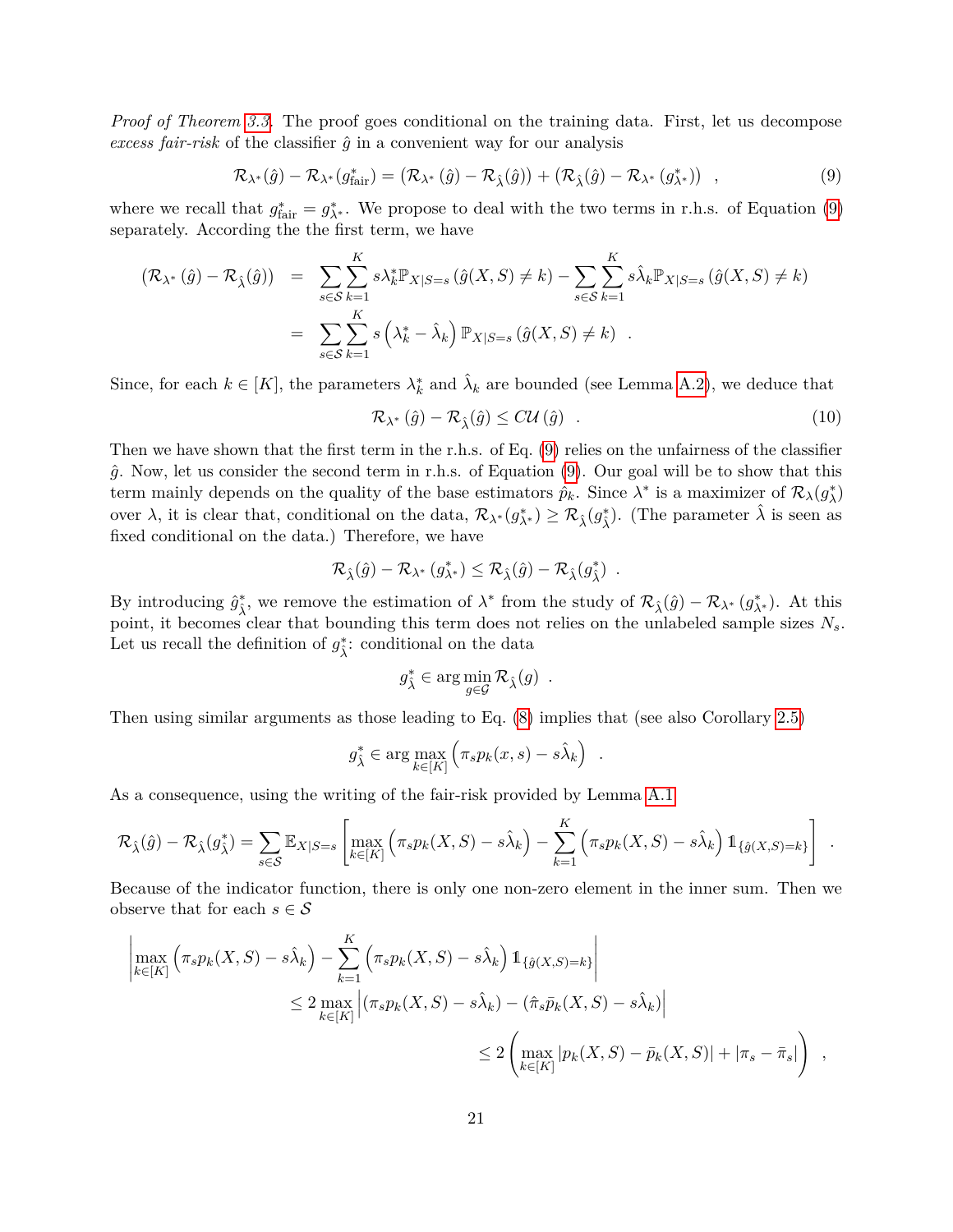where the last inequality is due to the fact that  $\pi_s$ ,  $\hat{\pi}_s$ ,  $p_k$ , and  $\bar{p}_k$  are all in [0, 1]. Therefore, recalling that  $\bar{p}_k$  is a randomized version of  $\hat{p}_k$  we can write

$$
\mathcal{R}_{\hat{\lambda}}(\hat{g}) - \mathcal{R}_{\hat{\lambda}}(g_{\hat{\lambda}}^*) \leq C \left( \|\hat{\mathbf{p}} - \mathbf{p}\|_1 + \sum_{s \in \mathcal{S}} |\hat{\pi}_s - \pi_s| + u \right) ,
$$

and obtain the bound

<span id="page-21-1"></span>
$$
\mathcal{R}_{\hat{\lambda}}(\hat{g}) - \mathcal{R}_{\lambda^*} (g_{\lambda^*}^*) \leq C \left( \|\hat{\mathbf{p}} - \mathbf{p}\|_1 + \sum_{s \in \mathcal{S}} |\hat{\pi}_s - \pi_s| + u \right) .
$$

In view of Equation [\(9\)](#page-20-0), the above inequality together with Equation [\(10\)](#page-20-1) yield the desired result.  $\Box$ 

## **B Proof for approximate fairness**

We begin with an auxiliary lemma, which provides an alternative useful representation of  $\mathcal{R}_{\lambda^{(1)},\lambda^{(2)}}(g)$ .

<span id="page-21-0"></span>**Lemma B.1.** *The ε*-fair-risk of a classifier g with balancing parameters  $\lambda^{(1)} = (\lambda_1^{(1)})$  $\lambda_1^{(1)}, \ldots, \lambda_K^{(1)}$ )  $\in$  $\mathbb{R}^K_+, \lambda^{(2)}=(\lambda^{(2)}_1)$  $\lambda_1^{(2)}, \ldots, \lambda_K^{(2)}$   $\in \mathbb{R}_+^K$  *reads as:* 

$$
\mathcal{R}_{\lambda^{(1)},\lambda^{(2)}}(g) = \sum_{s \in \mathcal{S}} \mathbb{E}_{X|S=s} \left[ \sum_{k=1}^{K} \left( \pi_s p_k(X, S) - s(\lambda_k^{(1)} - \lambda_k^{(2)}) \right) \mathbb{1}_{\{g(X, S) \neq k\}} \right] - \varepsilon \sum_{k=1}^{K} (\lambda_k^{(1)} + \lambda_k^{(2)}) \tag{11}
$$

*Proof of Lemma [B.1.](#page-21-0)* Let  $(\lambda^{(1)}, \lambda^{(2)}) \in \mathbb{R}^{2K}_+$  and recall the following definition of the *ε*-fair-risk

$$
\mathcal{R}_{\lambda^{(1)},\lambda^{(2)}}(g) = \mathbb{P}\left(g(X,S) \neq Y\right) - \sum_{k=1}^{K} \sum_{s \in \mathcal{S}} s(\lambda_k^{(1)} - \lambda_k^{(2)}) \mathbb{E}_{X|S=s} \left[\mathbb{1}_{\{g(X,s) \neq k\}}\right] - \varepsilon \sum_{k=1}^{K} (\lambda_k^{(1)} + \lambda_k^{(2)})
$$

The result in [\(11\)](#page-21-1) directly follows from the following decomposition

$$
\mathbb{P}(g(X, S) \neq Y) = \sum_{k=1}^{K} \mathbb{E} \left[ \mathbb{1}_{\{g(X, S) \neq k\}} \mathbb{1}_{\{Y = k\}} \right] \n= \sum_{k=1}^{K} \sum_{s \in S} \mathbb{E} \left[ \mathbb{1}_{\{g(X, S) \neq k\}} \mathbb{1}_{\{S = s\}} p_k(X, S) \right] \n= \sum_{k=1}^{K} \sum_{s \in S} \mathbb{E}_{X|S=s} \left[ \mathbb{1}_{\{g(X, s) \neq k\}} \pi_s p_k(X, s) \right] .
$$

 $\Box$ 

*Proof of Proposition [4.3.](#page-7-2)* From Lemma [B.1,](#page-21-0) we deduce that  $g^*_{\lambda^{(1)},\lambda^{(2)}}$  should be defined for all  $(x, s) \in \mathcal{X} \times \mathcal{S}$  as

$$
g_{\lambda^{(1)},\lambda^{(1)}}^*(x,s) = \arg \max_{k \in [K]} \left( \pi_s p_k(X, S) - s(\lambda_k^{(1)} - \lambda_k^{(1)}) \right) ,
$$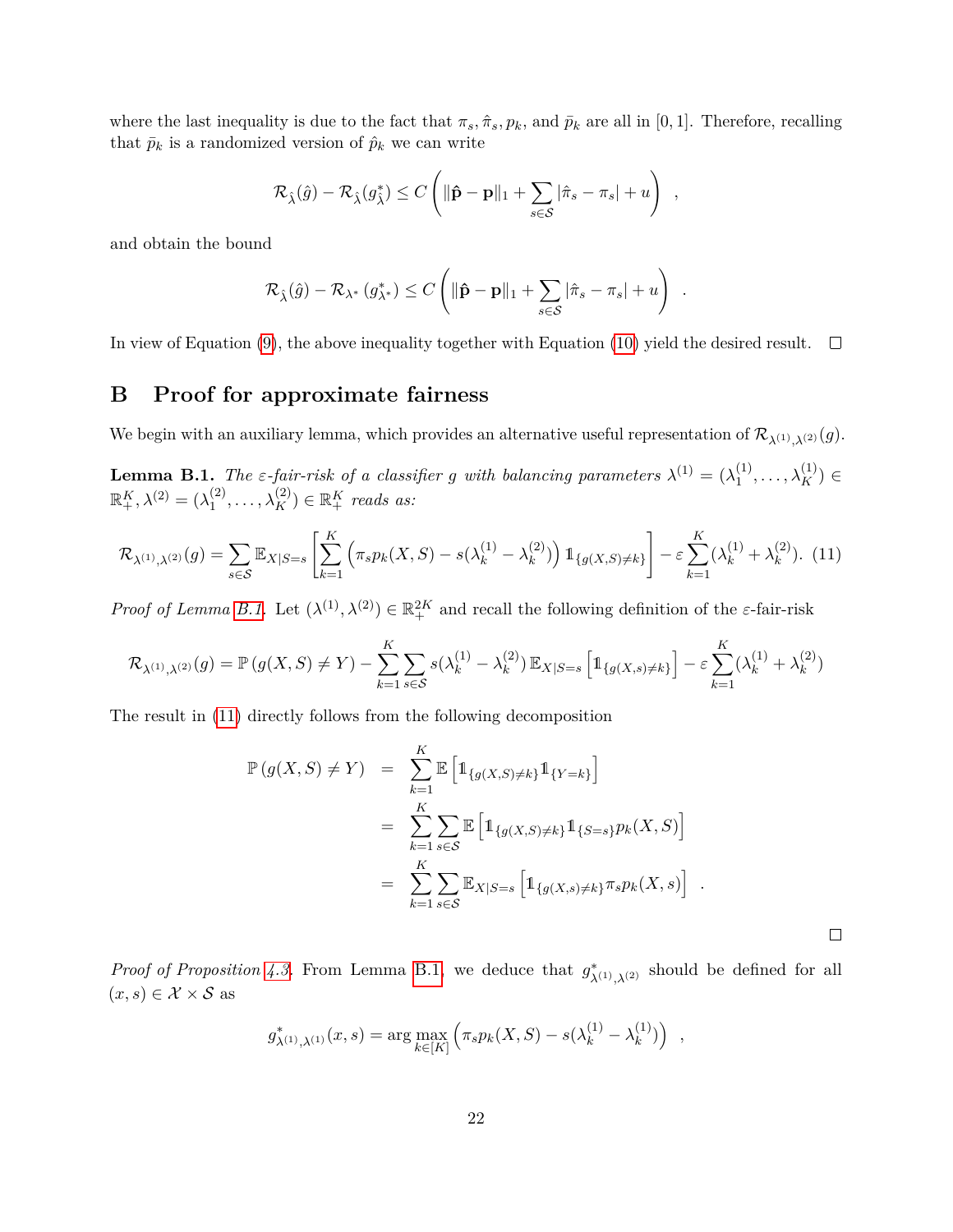since it minimizes the risk  $\mathcal{R}_{\lambda^{(1)},\lambda^{(2)}}$ . Now we should maximize  $\mathcal{R}_{\lambda^{(1)},\lambda^{(2)}}(g_{\lambda^{(1)},\lambda^{(2)}}^*)$  in the dual variables. Notice that the *ε*-fair risk can be wirten as

$$
\mathcal{R}_{\lambda^{(1)},\lambda^{(2)}}(g_{\lambda^{(1)},\lambda^{(2)}}^*) = 1 - \sum_{s \in \mathcal{S}} \mathbb{E}_{X|S=s} \left[ \max_{k \in [K]} \left( \pi_s p_k(X,S) - s(\lambda_k^{(1)} - \lambda_k^{(2)}) \right) \right] - \varepsilon \sum_{k=1}^K (\lambda_k^{(1)} + \lambda_k^{(2)}) .
$$

Hence, a maximizer  $(\lambda^{*(1)}, \lambda^{*(2)})$  in  $\mathbb{R}^{2K}_+$  of  $(\lambda^{(1)}, \lambda^{(2)}) \mapsto \mathcal{R}_{\lambda^{(1)}, \lambda^{(2)}}(g^*_{\lambda^{(1)}, \lambda^{(2)}})$  takes the form

$$
(\lambda^{*(1)},\lambda^{*(2)}) \in \arg\min_{(\lambda^{(1)},\lambda^{(2)})\in\mathbb{R}_+^{2K}} \underbrace{\sum_{s\in\mathcal{S}}\mathbb{E}_{X|S=s}\left[\max_{k\in[K]}\left(\pi_s p_k(X,s)-s(\lambda_k^{(1)}-\lambda_k^{(2)})\right)\right]+\varepsilon \sum_{k=1}^K(\lambda_k^{(1)}+\lambda_k^{(2)})}{H(\lambda^{(1)},\lambda^{(2)})}
$$

*.*

The rest of the proof consists in showing that such a calibration of the tuning parameters  $\lambda^{(1)}$ ,  $\lambda^{(2)}$ implies that  $g^*_{\lambda^{(1)},\lambda^{(2)}}$  is indeed *ε*-fair. Observe that

$$
H(\lambda^{(1)}, \lambda^{(2)}) \ge \varepsilon \sum_{k=1}^K (\lambda_k^{(1)} + \lambda_k^{(2)}) ,
$$

and then  $\lim_{\|( \lambda^{(1)}, \lambda^{(2)}) \|_2^2 \to \infty} H(\lambda^{(1)}, \lambda^{(2)}) = +\infty$ . Moreover, this criterion is convex in  $(\lambda^{(1)}, \lambda^{(2)})$ . Therefore the minimum  $(\lambda^{*(1)}, \lambda^{*(2)})$  exists. In particular, we can derive the first order optimality conditions of the above problem *w.r.t.*  $\lambda^{(1)}$  which implies that for each  $k \in [K]$ ,

$$
0 = -\sum_{s \in S} s \mathbb{P}_{X|S=s} \left( \forall j \neq k \left( \pi_s p_k(X,s) - s(\lambda_k^{*(1)} - \lambda_k^{*(2)}) \right) > (\pi_s p_j(X,s) - s(\lambda_j^{*(1)} - \lambda_j^{*(2)})) \right) + s u_k^s \mathbb{P}_{X|S=s} \left( \forall j \neq k \left( \pi_s p_k(X,s) - s(\lambda_k^{*(1)} - \lambda_k^{*(2)}) \right) \ge (\pi_s p_j(X,s) - s(\lambda_j^{*(1)} - \lambda_j^{*(2)})), \exists j \neq k \left( \pi_s p_k(X,s) - s(\lambda_k^{*(1)} - \lambda_k^{*(2)}) \right) = (\pi_s p_j(X,s) - s(\lambda_j^{*(1)} - \lambda_j^{*(2)})) \Big) + \varepsilon,
$$

with  $u_k^s \in [0,1]$  for all  $k \in [K]$  and all  $s \in \mathcal{S}$ . Similarly the first order conditions  $w.r.t. \lambda^{(1)}$  implies that for each  $k \in [K]$ ,

$$
0 = \sum_{s \in S} s \mathbb{P}_{X|S=s} \left( \forall j \neq k \ (\pi_s p_k(X, s) - s(\lambda_k^{*(1)} - \lambda_k^{*(2)})) > (\pi_s p_j(X, s) - s(\lambda_j^{*(1)} - \lambda_j^{*(2)})) \right)
$$
  
+ 
$$
s v_k^s \mathbb{P}_{X|S=s} \left( \forall j \neq k \ (\pi_s p_k(X, s) - s(\lambda_k^{*(1)} - \lambda_k^{*(2)})) \ge (\pi_s p_j(X, s) - s(\lambda_j^{*(1)} - \lambda_j^{*(2)})),
$$
  

$$
\exists j \neq k \ (\pi_s p_k(X, s) - s(\lambda_k^{*(1)} - \lambda_k^{*(2)})) = (\pi_s p_j(X, s) - s(\lambda_j^{*(1)} - \lambda_j^{*(2)})) + \varepsilon,
$$

with  $v_k^s \in [0,1]$  for all  $k \in [K]$  and  $s \in \mathcal{S}$ . Thanks to Assumption [2.3,](#page-3-0)  $p_k(X,s) - p_j(X,s)$  has no atom for all  $s \in S$  and then the second part of the r.h.s. of both above equations vanish. Hence, the first order optimality conditions *w.r.t.*  $\lambda_k^{*(1)}$  $k^{(1)}$  becomes

$$
\mathbb{P}_{X|S=1}\left(g_{\lambda^{*(1)},\lambda^{*(2)}}^{*}(X,S)\neq k\right)-\mathbb{P}_{X|S=-1}\left(g_{\lambda^{*(1)},\lambda^{*(2)}}^{*}(X,S)\neq k\right)=\varepsilon ,
$$

and the first order optimality conditions  $w.r.t. \lambda_k^{*(2)}$  writes as

$$
\mathbb{P}_{X|S=1}\left(g_{\lambda^{*(1)},\lambda^{*(2)}}^{*}(X,S)\neq k\right)-\mathbb{P}_{X|S=-1}\left(g_{\lambda^{*(1)},\lambda^{*(2)}}^{*}(X,S)\neq k\right)=-\varepsilon.
$$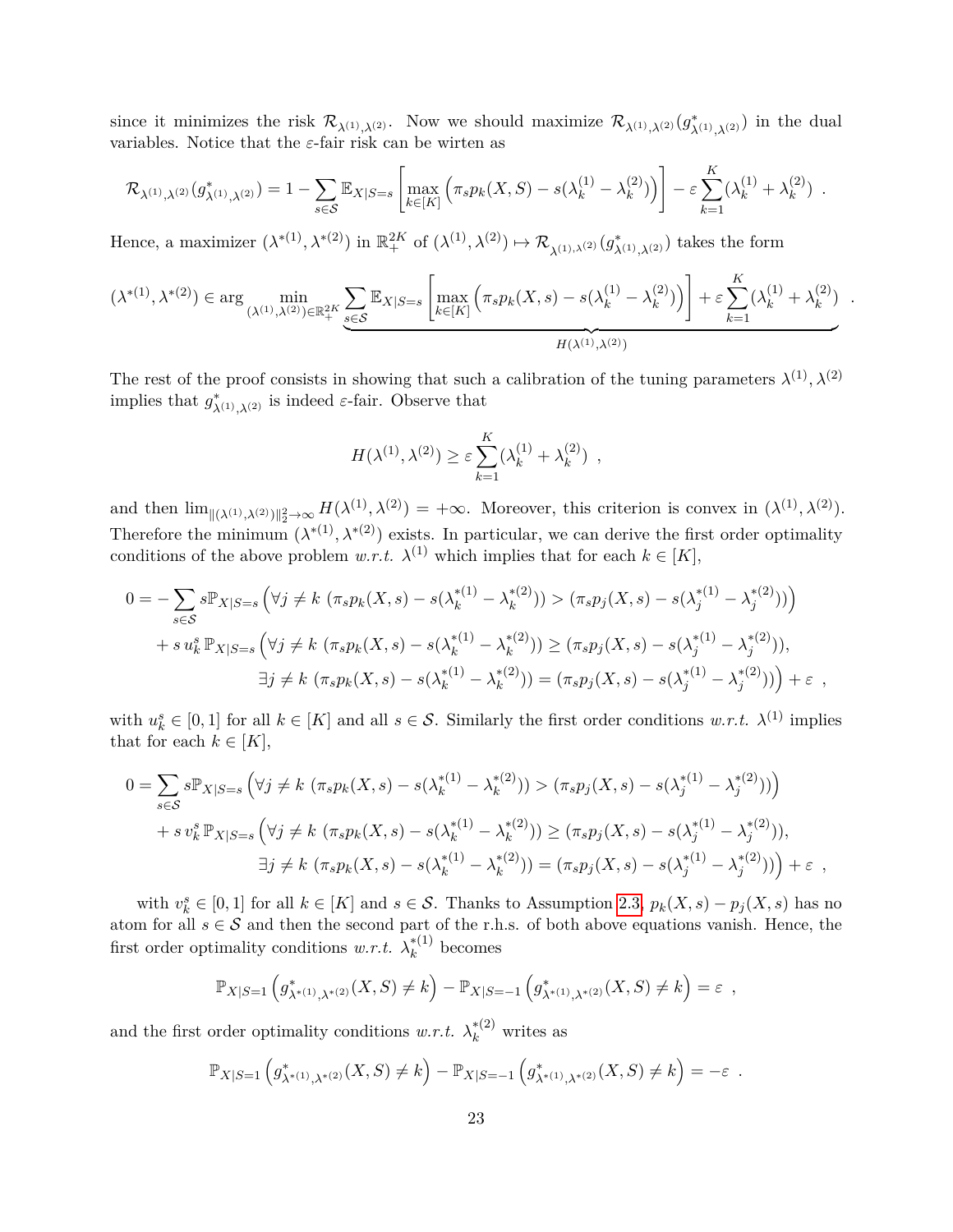Therefore, we deduce the following constraint on  $\lambda_k^{*(1)}$  $\lambda_k^{*(1)}, \lambda_k^{*(2)}$ 

$$
\lambda_k^{*(1)} \lambda_k^{*(2)} = 0 \text{ and } \lambda_k^{*(1)} + \lambda_k^{*(2)} \ge 0.
$$

Hence, if  $\lambda_k^{*(1)} + \lambda_k^{*(2)} > 0$ ,

$$
\left| \mathbb{P}_{X|S=1} \left( g^*_{\lambda^{*(1)}, \lambda^{*(2)}}(X, S) \neq k \right) - \mathbb{P}_{X|S=-1} \left( g^*_{\lambda^{*(1)}, \lambda^{*(2)}}(X, S) \neq k \right) \right| = \varepsilon.
$$

In the case where  $\lambda_k^{*(1)} = \lambda_k^{*(2)} = 0$ , we use Euler Inequality and deduce

$$
\left| \mathbb{P}_{X|S=1} \left( g_{\lambda^{*(1)}, \lambda^{*(2)}}^*(X, S) \neq k \right) - \mathbb{P}_{X|S=-1} \left( g_{\lambda^{*(1)}, \lambda^{*(2)}}^*(X, S) \neq k \right) \right| \leq \varepsilon \quad .
$$

### <span id="page-23-0"></span>**C Rates of convergence for ERM estimator**

We have established in Section [3.2](#page-5-0) theoretical guarantees on risk and fairness for our plug-in procedure, when using any off-the-shelf consistent estimator of the conditional probability. In this section, we study more close detail the classical setting where the conditional probabilities estimation step is provided by ERM and derive an explicit bound on the fair-risk of the resulting fair classifier,

For a given (measurable) score function  $f(\cdot) = (f_1(\cdot), \ldots, f_K(\cdot))$  mapping  $\mathcal{X} \times \{-1, 1\}$  onto  $\mathbb{R}^K$ , we define the induced classification rule [3](#page-23-1)

$$
g_f(\cdot) \in \arg\max_{k \in [K]} f_k(\cdot) .
$$

For the sake of simplicity, we focus on the  $L_2$ -risk<sup>[4](#page-23-2)</sup>

$$
R_2(\mathbf{f}) := \mathbb{E}\left[\sum_{k=1}^K (Z_k - f_k(X, S))^2\right],
$$

where  $Z_k := 21_{\{Y=k\}} - 1$ .

The optimal score function  $f^*$  *w.r.t.*  $R_2$  is denoted  $f^* := \arg \min_f R_2(f)$ , where the infimum is taken over all measurable functions that map  $\mathcal{X} \times \{-1,1\}$  onto  $\mathbb{R}^K$ . The optimum  $f^*$  satisfies the relation  $f_k^*(X, S) = 2p_k(X, S) - 1$ . In particular, Zhang's Lemma [\[33\]](#page-16-0) implies that  $\mathbb{E}[\mathcal{R}(g_{\mathbf{f}}) - \mathcal{R}(g^*)] \leq (\mathbb{E}[R_2(\mathbf{f}) - R_2(\mathbf{f}^*)])^{1/2}$ , for any score function **f**. This inequality highlights the connection between the usual misclassification risk of  $g_{\mathbf{f}}$  and the  $L_2$ -risk of the score function **f**.

Let us now consider the empirical counterpart of the  $L_2$ -risk  $R_2$ , given for any function **f** by

$$
\hat{R}_2(\mathbf{f}) := \frac{1}{n} \sum_{i=1}^n \sum_{k=1}^K \left( Z_k^i - f_k(X_i, S_i) \right)^2,
$$

with  $Z_k^i := 2\mathbb{1}_{\{Y_i = k\}} - 1$ . The empirical risk minimizer  $\hat{f}$  over a given convex set  $\mathcal F$  of functions is given by

$$
\hat{\mathbf{f}} \in \arg\min_{\mathbf{f} \in \mathcal{F}} \hat{R}_2(\mathbf{f}) \enspace .
$$

<span id="page-23-1"></span><sup>3</sup>Whenever the maximum is reached at multiple indices, we set by convention  $g_{\mathbf{f}}$  as the smallest index in [*K*].

<span id="page-23-2"></span> $4$ Since the  $0-1$  loss lacks convexity, we consider the square loss as a convex surrogate to avoid computational issues.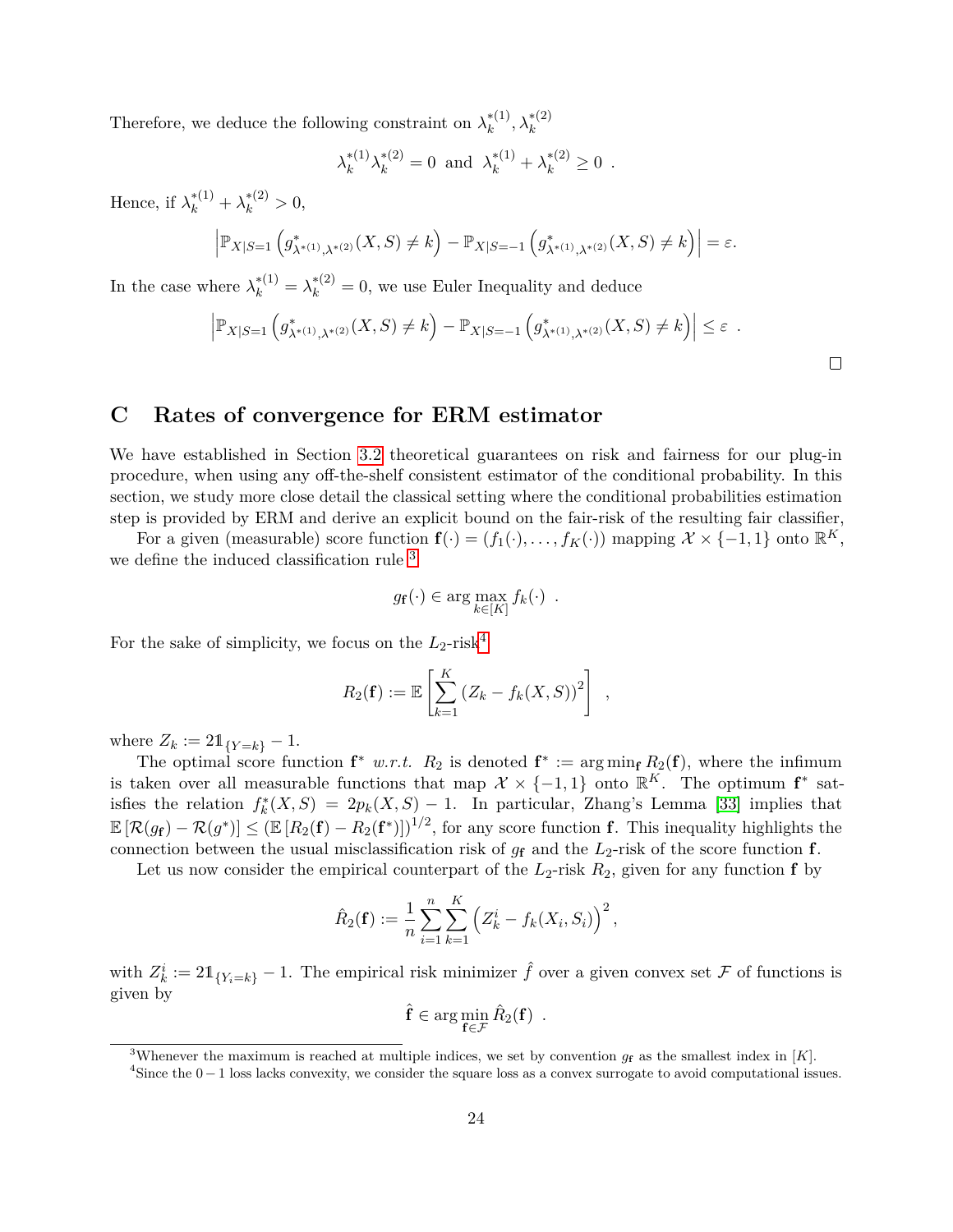In view of the expression for the optimal score function  $f^*$ , we naturally set  $\hat{p}_k := \frac{\hat{f}_k + 1}{2}$  as an estimator of the conditional probability  $p_k$ . Given  $\hat{\mathbf{p}}(\cdot) = (\hat{p}_1(\cdot), \dots, \hat{p}_K(\cdot))$ , our plug-in procedure given in Eq. [\(2\)](#page-4-2) provides an exactly fair classifier that we denote by  $g_{\hat{f}}$ . According to the theoretical study conducted in Section [3.2,](#page-5-0) Theorem [3.2](#page-5-2) ensures that the classifier  $g_{\hat{\mathbf{f}}}$  is asymptotically exactly fair.

According to the analysis of the fair-risk of the classifier  $g_{\hat{f}}$ , we invoke Theorem [3.3](#page-5-1) complemented with the consistency of the empirical risk minimizer  $\hat{\mathbf{f}}$  *w.r.t.* to the  $L_2$ -risk (due to Zhang's Lemma). In order to specify the precise rate of convergence of the fair-risk, we introduce additional assumptions on the class of functions  $\mathcal{F}$ .

<span id="page-24-0"></span>**Assumption C.1.** *The set* F *satisfies the following:*

- *1. There exists B* > 0 *s.t.*  $||\mathbf{f}||_{\infty} := \max_{k \in [K]} \sup_{x \in \mathcal{X}} |f_k(x)| \leq B$ , for each **f** ∈ *F*;
- *2. For*  $\varepsilon > 0$ *, there exists an*  $\varepsilon$ *-net*  $\mathcal{F}_{\varepsilon} \subset \mathcal{F}$  w.r.t.  $\|.\|_{\infty}$  *and a positive constant*  $C_{\mathcal{F}}$  *s.t.* log  $(|\mathcal{F}_{\varepsilon}|) \leq$  $C_{\mathcal{F}} \log(\varepsilon^{-1})$ *.*

Note that Assumption [C.1](#page-24-0) covers bounded parametric classes among others (for instance, linear or polynomial with bounded degree and bounded coefficients score functions). This structural assumption on the set of models  $\mathcal F$  enables to control the rate of convergence of the excess fair-risk of  $g_{\hat{\mathbf{f}}}$  the constructed fair classifier.

<span id="page-24-1"></span>**Proposition C.2.** *Assume that*  $f^* \in \mathcal{F}$  *and*  $u = u_n = \frac{1}{n}$  $\frac{1}{n}$ *. If Assumptions [2.3](#page-3-0) and [C.1](#page-24-0) hold, then* 

$$
\mathbb{E}\left[\mathcal{R}_{\lambda^*}(g_{\hat{\mathbf{f}}}) - \mathcal{R}_{\lambda^*}(g_{\text{fair}}^*)\right] \le C\left(\left(\frac{\log(n)}{n}\right)^{1/2} + N^{-1/2}\right)
$$

Under classical assumptions on the complexity of  $F$ , Proposition [C.2](#page-24-1) induces in particular a parametric rate of convergence for the excess fair-risk of  $g_{\hat{\mathbf{f}}}$ .

*Proof.* From Theorems [3.2](#page-5-2) and [3.3,](#page-5-1) we have that

$$
\mathbb{E}\left[\mathcal{R}_{\lambda^*}(g_{\hat{\mathbf{f}}}) - \mathcal{R}_{\lambda^*}(g_{\text{fair}}^*)\right] \leq \mathbb{E}\left\|\hat{\mathbf{p}} - \mathbf{p}\right\|_1 + \frac{1}{n} + \frac{C}{\sqrt{N}}.
$$

Since

$$
\mathbb{E}\left\|\hat{\boldsymbol{p}}-\mathbf{p}\right\|_{1} \leq \frac{1}{2}\mathbb{E}\left\|\hat{\boldsymbol{f}}-\boldsymbol{f}^{*}\right\|_{1} \leq \frac{1}{2}\sqrt{\sum_{k=1}^{K}\mathbb{E}\left[\left(f_{k}(X,S)-f_{k}^{*}(X,S)\right)^{2}\right]} \enspace ,
$$

it remains to provide a control on the term  $\sum_{k=1}^{K} \mathbb{E} \left[ \left( f_k(X, S) - f_k^*(X, S) \right)^2 \right]$ . For this purpose, let us first prove that for each score function  $f \in \mathcal{F}$ , the following holds

$$
\sum_{k=1}^{K} \mathbb{E}\left[ \left( f_k(X, S) - f_k^*(X, S) \right)^2 \right] \le 2 \left( R_2(\mathbf{f}) - R_2(\mathbf{f}^*) \right) . \tag{12}
$$

<span id="page-24-2"></span>*.*

Indeed, we observe that

$$
\frac{(Z_k - f_k)^2 + (Z_k - f_k^*)^2}{2} - \left(Z_k - \left(\frac{f_k + f_k^*}{2}\right)\right)^2 = \frac{(f_k - f_k^*)^2}{4}.
$$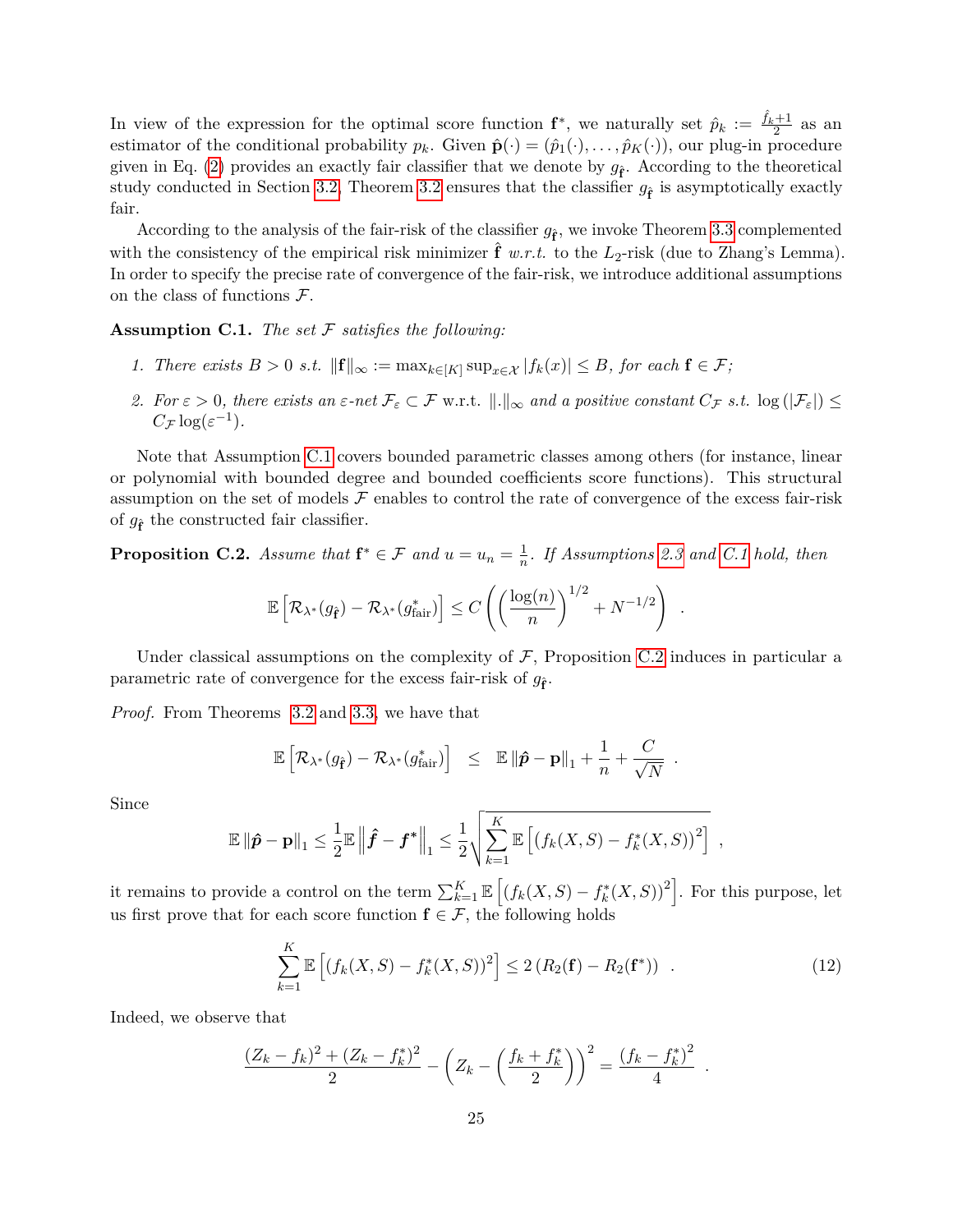From this equality, we then deduce that

$$
\frac{1}{4}\sum_{k=1}^K \mathbb{E}\left[ (f_k(X, S) - f_k^*(X, S))^2 \right] = \frac{1}{2} (R_2(\mathbf{f}) + R_2(\mathbf{f}^*)) - R_2\left(\frac{\mathbf{f} + \mathbf{f}^*}{2}\right).
$$

Since  $R_2$  is positive, we get Equation [\(12\)](#page-24-2).

The next step of the proof is to bound  $R_2(\hat{\mathbf{f}}) - R_2(\mathbf{f}^*)$ . We have by definition of  $\hat{\mathbf{f}}$ 

<span id="page-25-1"></span>
$$
R_2(\mathbf{\hat{f}}) - R_2(\mathbf{f}^*) \leq R_2(\mathbf{\hat{f}}) - R_2(\mathbf{f}^*) - 2\left(\hat{R}_2(\mathbf{\hat{f}}) - \hat{R}_2(\mathbf{f}^*)\right).
$$

Furthermore from Assumption [C.1](#page-24-0) with  $\varepsilon = 1/n$ , we have

$$
R_2(\mathbf{\hat{f}}) - R_2(\mathbf{f}^*) - 2\left(\hat{R}_2(\mathbf{\hat{f}}) - \hat{R}_2(\mathbf{f}^*)\right) \leq \frac{C}{n} + \sup_{f \in \mathcal{F}_{1/n}} \left\{ R_2(\mathbf{f}) - R_2(\mathbf{f}^*) \right\} - 2\left(\hat{R}_2(\mathbf{\hat{f}}) - \hat{R}_2(\mathbf{f}^*)\right) . \tag{13}
$$

If we denote  $\text{Err}(\mathbf{f}) = R_2(\mathbf{f}) - R_2(\mathbf{f}^*)$  and  $\widehat{\text{Err}}(\mathbf{f}) = \hat{R}_2(\hat{\mathbf{f}}) - \hat{R}_2(\mathbf{f}^*)$ , from Bernstein's Inequality together with Assumption [C.1,](#page-24-0) we have, for all  $t > 0$  and  $f \in \mathcal{F}_{\varepsilon}$ ,

$$
\mathbb{P}\left(\text{Err}(\mathbf{f}) - 2 \cdot \widehat{\text{Err}}(\mathbf{f}) \ge t\right)
$$
\n
$$
\leq \mathbb{P}\left(2\left(\text{Err}(\mathbf{f}) - \widehat{\text{Err}}(\mathbf{f})\right) \ge t + \text{Err}(\mathbf{f})\right)
$$
\n
$$
\leq \exp\left(-\frac{\frac{n}{8} \cdot (t + \mathbb{E}[h(Z, \mathbf{f}(X, S))])^{2}}{\mathbb{E}[|h(Z, \mathbf{f}(X, S))|^{2}] + \frac{C}{3} \cdot (t + \mathbb{E}[h(Z, \mathbf{f}(X, S))])}\right)
$$

where  $h(Z, \mathbf{f}(X, S)) := \sum_{k=1}^{K} (|Z - f_k(X, S)|^2 - |Z - f_k^*(X, S)|^2)$ . Furthermore, observe that

$$
\mathbb{E}[|h(Z, \mathbf{f}(X, S))|^2] \leq C \cdot \mathbb{E}[h(Z, \mathbf{f}(X, S))],
$$

which, plugged in the previous inequality, directly provides

$$
\mathbb{P}\left(\text{Err}(\mathbf{f}) - 2 \cdot \widehat{\text{Err}}(\mathbf{f}) \ge t\right) \le \exp(-Cnt) .
$$

Hence, combining a union bound argument together with Assumption [C.1](#page-24-0) and [\(13\)](#page-25-1), we compute

$$
\mathbb{E}[R_2(\hat{\mathbf{f}}) - R_2(\mathbf{f}^*)] \leq \frac{C}{n} + CC_{\mathcal{F}} \frac{\log(n)}{n} . \tag{14}
$$

Plugging this inequality in [\(12\)](#page-24-2) concludes the proof.

## <span id="page-25-0"></span>**D Numerical experiments**

**Hyperparameters.** The hyperparamerers are set with default parameters in scikit-learn except the number of trees for RF which is set at 500.

**Splitting the sample.** Our theoretical study relies on the independence of the datasets  $\mathcal{D}_n$  and  $\mathcal{D}'_n$ . Figure [7](#page-26-0) illustrates the importance of such condition for the fairness but also the accuracy of our proposed *argmax-fair* method. Indeed, whenever splitting is not performed (left parts of plots), the fairness performance of the fair algorithm can even be worse than the unfair method. This emphasize that splitting is crucial and enables to avoid over-fitting on the training set.

 $\Box$